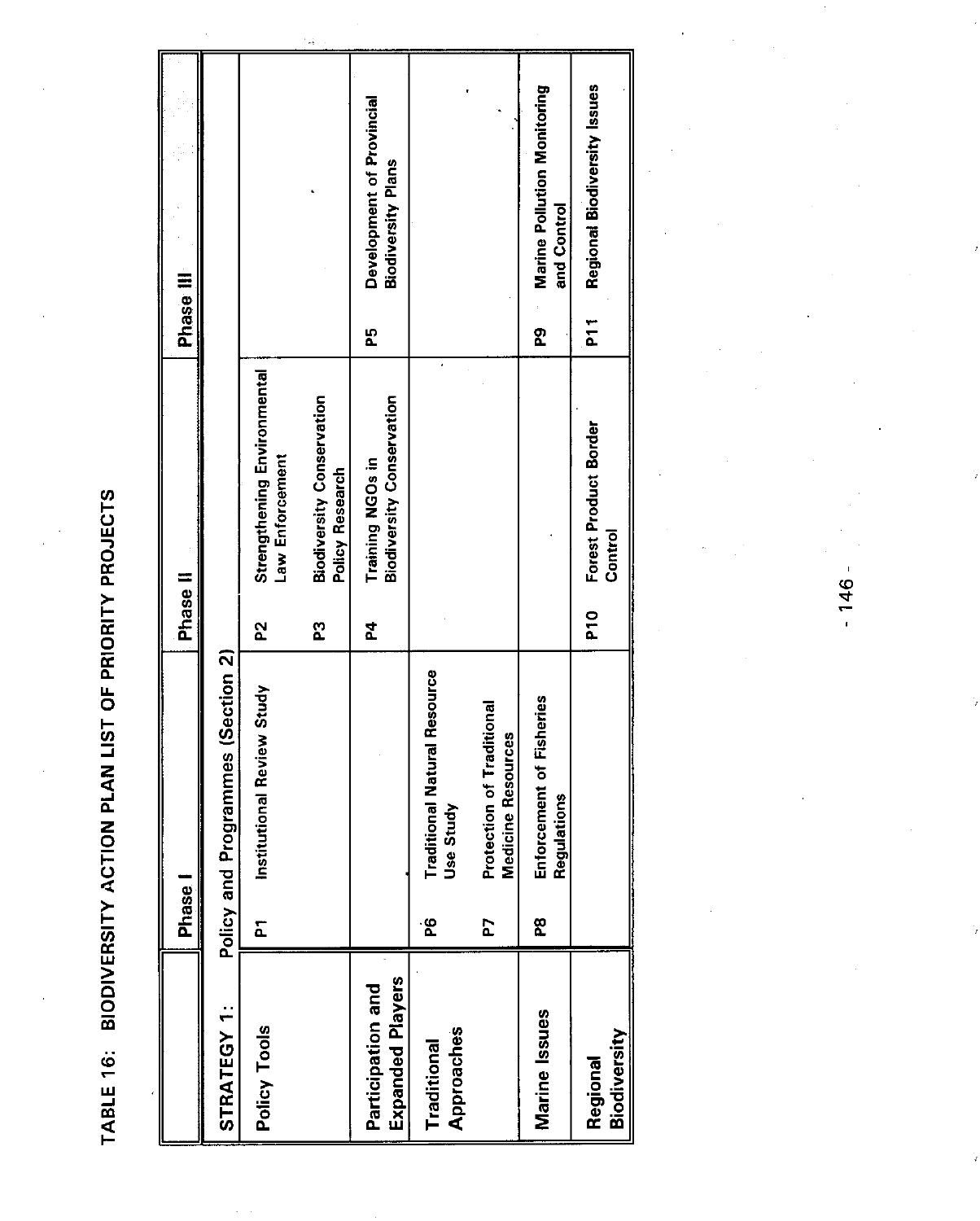|                       | Phase                    |                                                          | Phase II                    |                                                    | Phase III  |                                                      |  |
|-----------------------|--------------------------|----------------------------------------------------------|-----------------------------|----------------------------------------------------|------------|------------------------------------------------------|--|
| STRATEGY 2            |                          | Management and Conservation Field Programmes (Section 3) |                             |                                                    |            |                                                      |  |
| Conservation and      | $\overline{\mathsf{z}}$  | Management of Vu Quang<br>Nature Reserve                 | $\frac{8}{2}$               | Conservation of Hoang Lien<br>Son Mountains        | M13        | Management of Cat Ba                                 |  |
| Management            | $\widetilde{\mathbf{z}}$ | Management of Cat Tien<br>National Park                  | $\frac{9}{2}$               | Conservation of Ho Ke Go<br>Forests                | M14<br>M15 | Protection of Dalat Forests<br>National Park         |  |
|                       | $\tilde{a}$              | Management of Bach Ma<br>National Park                   | D <sub>L</sub> N            | Conservation of Red River<br>Delta Wetlands        |            | Conservation of Tram Chim<br>Wetlands Nature Reserve |  |
|                       | $\overline{M}$           | Management of Ba                                         | $\overline{M}$ <sup>1</sup> | Management of Cau Hai-                             |            |                                                      |  |
|                       |                          | Be/Nahang Biodiversity<br><b>Areas</b>                   | $\frac{2}{5}$               | Management of Mom Ray<br>Tam Giang Lagoons         |            |                                                      |  |
|                       | ŠΜ                       | Management of Thuong Da                                  |                             | National Park                                      |            |                                                      |  |
|                       | SM                       | Management of Chu Yang<br>Nhim Nature Reserve            |                             |                                                    |            |                                                      |  |
|                       | $\overline{\mathsf{z}}$  | Protection of Important<br>Sinh Nature Reserve           |                             |                                                    |            |                                                      |  |
|                       |                          | Wetland Sites                                            |                             |                                                    |            |                                                      |  |
| Protected Area        | M16                      | of Pu Mat<br>Nature Reserve<br>Establishment             | M19                         | Establishment of Coastal<br>Marine Protected Areas | M20        | Establishment of Muong Nhe                           |  |
| Establishment         | $\frac{1}{2}$            | Conservation of Biodiversity                             |                             |                                                    |            | Nature Reserve                                       |  |
|                       |                          | in Annamese Lowlands and<br>Dalat Plateau                |                             |                                                    |            |                                                      |  |
|                       | $\frac{8}{2}$            | of Coral Reef<br>Protected Areas<br>Establishment        |                             |                                                    |            |                                                      |  |
| Buffer Zones and      | M21                      | Integrated Coastal Zone                                  | M23                         | Buffer Zone Management                             |            |                                                      |  |
| Community<br>Projects | <b>M22</b>               | ated<br>Yok Don Integr<br>Conservation<br>Management     |                             |                                                    |            |                                                      |  |
| Rehabilitation        | M24                      | Rehabilitation of Degraded                               | M25                         | <b>Midlands Restoration</b>                        |            |                                                      |  |
|                       |                          | Ca Mau<br>Mangroves in (                                 |                             | Research                                           |            |                                                      |  |

- 147-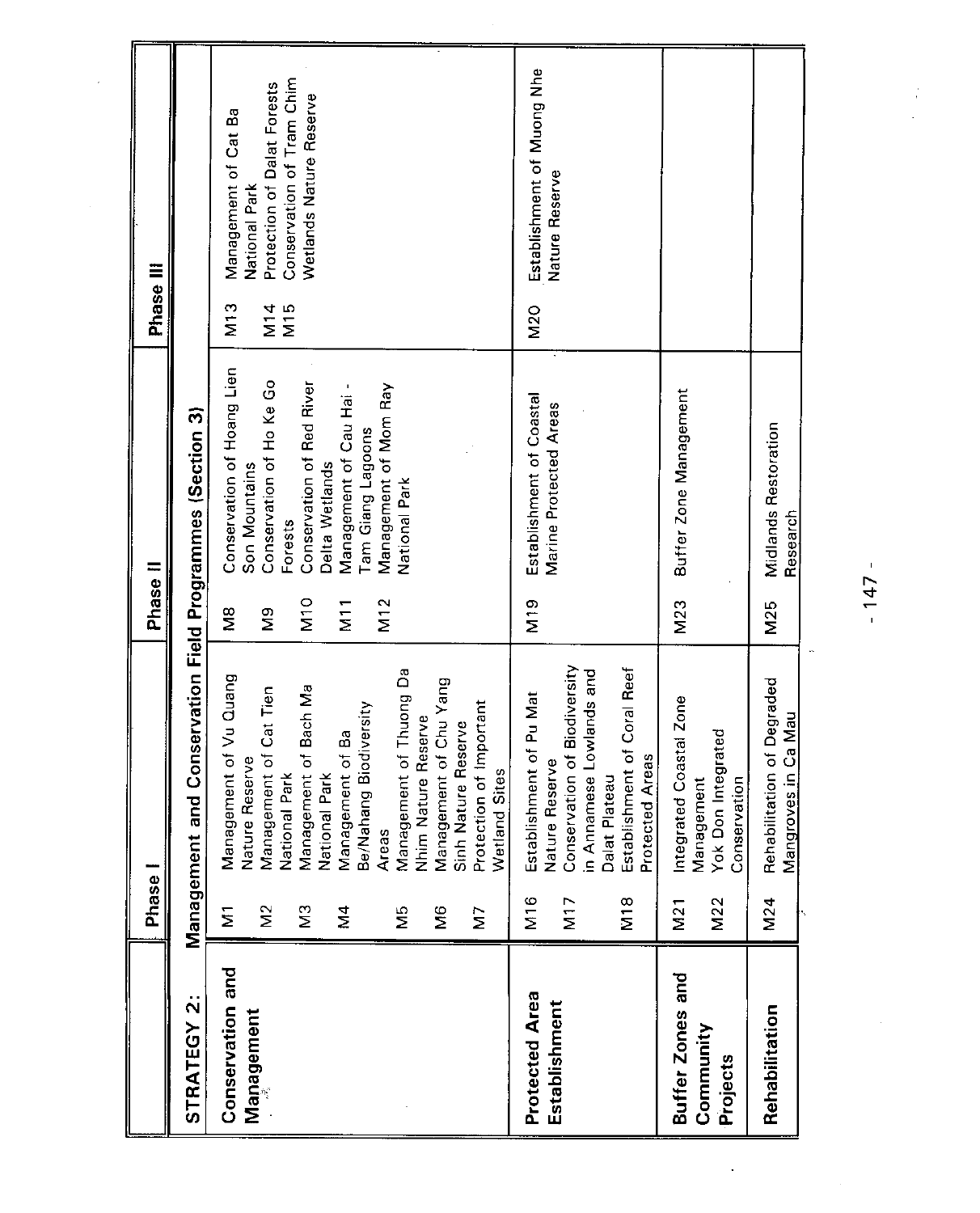|                                     | Phase                                                |                                                                                                                                                                                                                                                        | Phase II             |                                                                                                                       | Phase III                                  |                                                                                                                                                                  |
|-------------------------------------|------------------------------------------------------|--------------------------------------------------------------------------------------------------------------------------------------------------------------------------------------------------------------------------------------------------------|----------------------|-----------------------------------------------------------------------------------------------------------------------|--------------------------------------------|------------------------------------------------------------------------------------------------------------------------------------------------------------------|
| Approaches<br>Human                 | M26<br><b>M28</b><br><b>M29</b><br><b>M30</b><br>M27 | Models for Management of<br>Damaging<br>Biodiversity Conservation<br><b>Uncontrolled Migration</b><br>Wetlands Conservation<br>Capacity Building for<br>Cuc Phuong Training<br>Fishing Methods<br>Promoting Non-<br>Development<br>Strategy<br>Dac Lac |                      |                                                                                                                       | M <sub>32</sub><br>M33<br>$\overline{M}31$ | Ecotourism and Protection of<br>Scientific Training on Marine<br>Offshore Fishery Resources<br>Investigation of Status of<br>Environment Abroad<br>Ba Ra Forests |
| STRATEGY 3:                         |                                                      | ns (Section 4)<br>Complementary Actio                                                                                                                                                                                                                  |                      |                                                                                                                       |                                            |                                                                                                                                                                  |
| Scientific Methods<br>Ex-situ and   | $\overline{\textbf{O}}$                              | seful Plants<br>Establishment of National<br>Gene Bank of U                                                                                                                                                                                            | $\overline{c}$<br>ိပ | Depleted Marine Species<br>Management Strategy<br>Culture of Rare and<br>Zoological Garden                            | 35                                         | Wildlife Farming Pilot Projects<br>Upgrading Botanic Gardens                                                                                                     |
| Approaches<br>Traditional           | 8C                                                   | Village Biodiversity<br>Development                                                                                                                                                                                                                    | $\frac{8}{2}$<br>5   | Conservation of Agricultural<br>Methods for Reforestation<br>Research on Suitable<br>and Regeneration<br>Biodiversity |                                            |                                                                                                                                                                  |
| Habitat Monitoring<br>Databases and | ဥ                                                    | Monitoring<br>Natural Habitat<br>Programme                                                                                                                                                                                                             | $\frac{0}{0}$        | Establishment of National<br>Biodiversity Database                                                                    | C12                                        | Biodiversity of Ke Bang Karst<br>Marine Biodiversity Database                                                                                                    |
| <b>Public Awareness</b>             | C13                                                  | Public Awareness about<br>Marine Conservation                                                                                                                                                                                                          | $\frac{4}{5}$<br>C15 | Development of Biodiversity<br>Awareness Campaign<br>Awareness Centre<br>Biodiversity Public                          |                                            |                                                                                                                                                                  |
|                                     |                                                      |                                                                                                                                                                                                                                                        |                      |                                                                                                                       |                                            |                                                                                                                                                                  |

 $\frac{1}{\sqrt{2}}\left(\frac{1}{2}\right)$ 

 $\hat{\mathcal{A}}$ 

**-** 148 -

 $\frac{1}{2}$ 

ÿ

 $\frac{1}{2}$ 

 $\frac{1}{2}$ 

 $\frac{1}{2} \sum_{i=1}^{n}$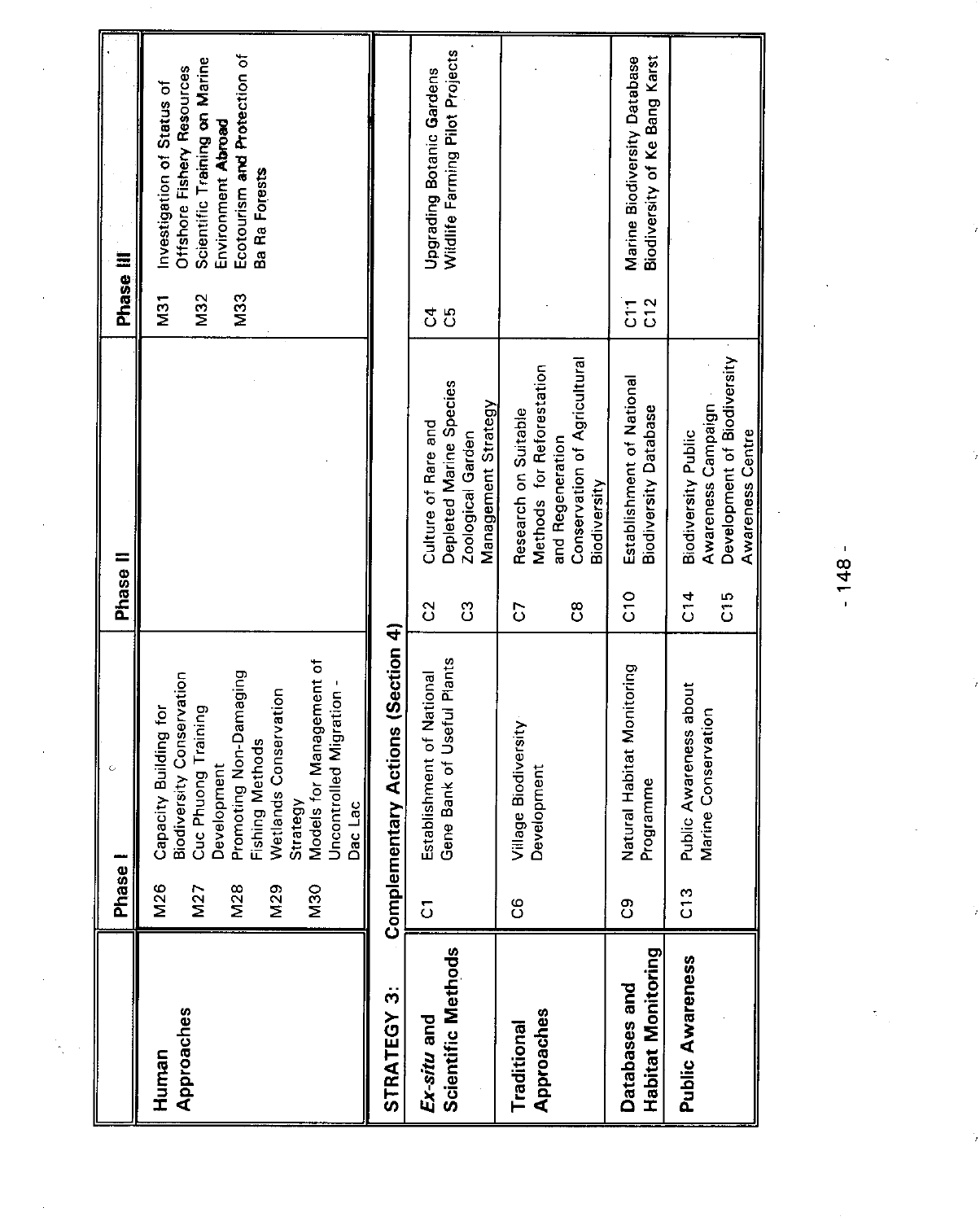TITLE: **Institutional Review Study** 

AIMS: Review institutional arrangements regarding the conservation of biodiversity and identify anomalies**,** overlaps or need for new authorities. Make recommendations about the needed changes or creation of new institutions.

PHASING: Phase I

PROJECT DURATION: 1 year

**JUSTIFICATION:** There are a number of authorities at national level which play a role in the conservation of biodiversity. However, the responsibilities of these agencies has not been clearly defined. In particular**,** the following issues need to be clarified or resolved.

> Responsibilities of SPC and MOSTE**/**NEA regarding the integration of environmental conservation and socio-economic development. Responsibilities of MOF for protected areas**,** other than forests.

> Authority responsible for Integrated Coastal Zone Management,<br>Wetlands, Conservation, and Management, Responsibility for Wetlands Conservation and Management. Biodiversity Conservation.

> There is also need to review the situation at Provincial level, and to determine the role end responsibilities for the Peoples Committees and the various Departments**,** and to review arrangements for intra provincial coordination.

> Finally**,** there is a need to look at a potential future role for Mass Movements and other Non-Government Organisations.

SCOPE: The study will review current responsibilities, identify overlaps**,** gaps and inconsistencies at central level. A workshop will be convened in Hanoi to discuss these issues in a broader forum. Recommendations will be made to improve the situation.

> The study will then investigate the situation in six selected Provinces and give recommendations.

| <b>LOCATION:</b>             | Hanoi                          |
|------------------------------|--------------------------------|
| <b>RESPONSIBLE AGENCIES:</b> | <b>State Planning Committe</b> |
| <b>BUDGET:</b>               | Large                          |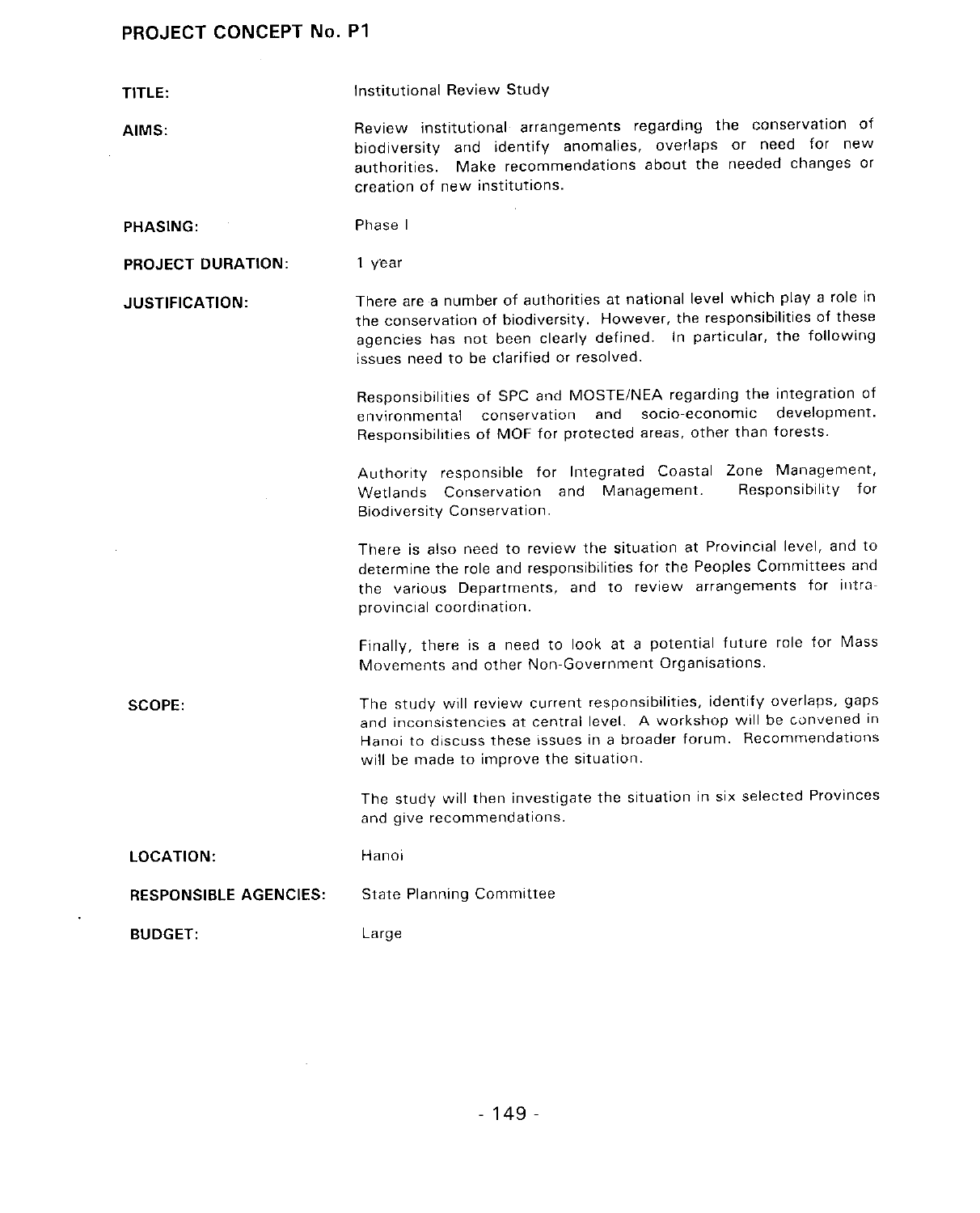| TITLE:                       | Strengthening Environmental Law Enforcement                                                                                                                                                                                                                                                                                                              |  |
|------------------------------|----------------------------------------------------------------------------------------------------------------------------------------------------------------------------------------------------------------------------------------------------------------------------------------------------------------------------------------------------------|--|
| AIMS:                        | Provide focused training and support to law enforcement agencies, so<br>that they can play a role in conservation. The project will specifically<br>target customs officers, the police force and the judiciary, but it will<br>also aim at strengthening the traditional environmental enforcement<br>personnel, such as forestry, and fisheries staff. |  |
| PHASING:                     | Phase II                                                                                                                                                                                                                                                                                                                                                 |  |
| PROJECT DURATION:            | 5 years                                                                                                                                                                                                                                                                                                                                                  |  |
| <b>JUSTIFICATION:</b>        | Law enforcement is relatively weak in Vietnam and existing regulations<br>are often ignored. This is partly a result from lack of training of the law<br>enforcement officers, and it is also due to a lack of understanding by<br>the public. The project therefore comprises training, awareness and<br>information.                                   |  |
| <b>SCOPE:</b>                | The project will comprise the following specific aspects:                                                                                                                                                                                                                                                                                                |  |
|                              | 1.<br>Regulations will be streamlines and simplified where possible.<br>Simple materials will be produced to explain these regulations<br>to the public.                                                                                                                                                                                                 |  |
|                              | 2.<br>Law enforcement officers will be trained in environmental<br>management, trade in endangered species, public relations,<br>legislation, and other relevant topics.                                                                                                                                                                                 |  |
|                              | 3.<br>Penalties and fines will be reviewed and adjusted to reflect the<br>actual cost of biological resources.                                                                                                                                                                                                                                           |  |
|                              | 4.<br>The law enforcement institutions will be strengthened in<br>general discipline and job performance criteria. .                                                                                                                                                                                                                                     |  |
|                              | 5.<br>The project will closely collaborate with project C13 and other<br>awareness programmes in Vietnam, to ensure that the public is<br>aware of the laws and regulations.                                                                                                                                                                             |  |
| <b>LOCATION:</b>             | Country-wide, but emphasis in Hanoi                                                                                                                                                                                                                                                                                                                      |  |
| <b>RESPONSIBLE AGENCIES:</b> |                                                                                                                                                                                                                                                                                                                                                          |  |
|                              | State Planning Committee, MOSTE, Police, Customs Department,<br>Ministries of Forestry and Fisheries, Provincial Peoples Committees                                                                                                                                                                                                                      |  |

BUDGET: Medium

- 150-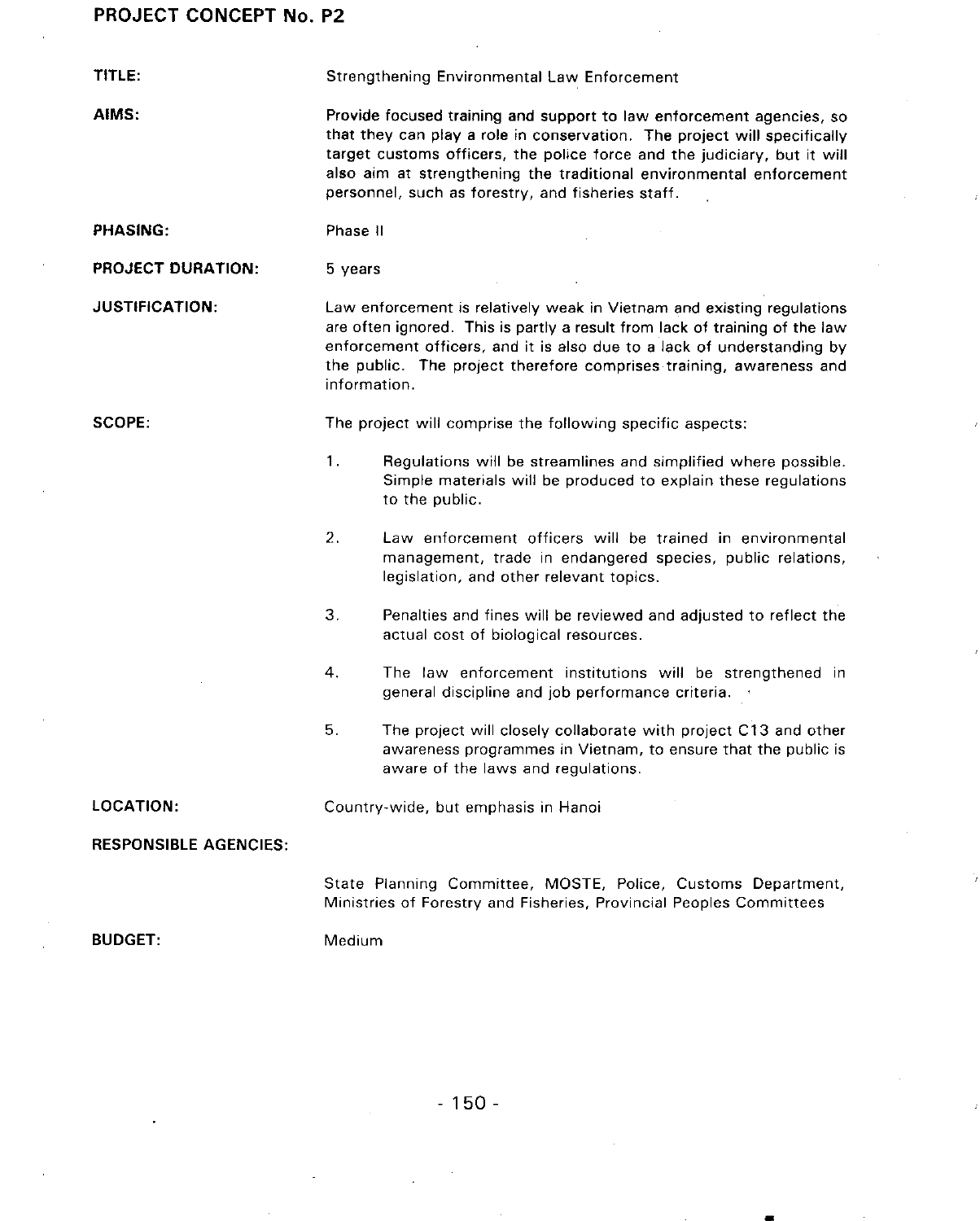| TITLE:                       |            | <b>Biodiversity Conservation Policy Research</b>                                                                                                                                                                                                                                                                                                                                                      |
|------------------------------|------------|-------------------------------------------------------------------------------------------------------------------------------------------------------------------------------------------------------------------------------------------------------------------------------------------------------------------------------------------------------------------------------------------------------|
| AIMS:                        |            | To study specific aspects of biodiversity conservation which need to be<br>understood before further policies are developed.                                                                                                                                                                                                                                                                          |
| <b>PHASING:</b>              | Phase II   |                                                                                                                                                                                                                                                                                                                                                                                                       |
| <b>PROJECT DURATION:</b>     | 3 years    |                                                                                                                                                                                                                                                                                                                                                                                                       |
| <b>JUSTIFICATION:</b>        |            | Biodiversity conservation will require the support and collaboration of<br>local people and of decision makers. Their involvement will depend for<br>a great deal on what benefits they perceive to result from biodiversity<br>conservation. The project will therefore look at socio-economic aspects<br>of biodiversity conservation, in order to give recommendations about<br>policy development |
| <b>SCOPE:</b>                |            | The project will study the following aspects in particular:                                                                                                                                                                                                                                                                                                                                           |
|                              | 1.         | Property rights and access to biological resources by local<br>people, and incentives for them to collaborate in biodiversity<br>conservation.                                                                                                                                                                                                                                                        |
|                              | 2.         | Economic values of biological resources for local people, and<br>the possible benefits which they can get from increased<br>management and protection.                                                                                                                                                                                                                                                |
|                              | 3.         | Macro-economic studies about the value of biodiversity and<br>cost-benefit analyses of conservation initiatives.                                                                                                                                                                                                                                                                                      |
| <b>LOCATION:</b>             |            | Hanoi and selected rural areas.                                                                                                                                                                                                                                                                                                                                                                       |
| <b>RESPONSIBLE AGENCIES:</b> | SPC, MOSTE |                                                                                                                                                                                                                                                                                                                                                                                                       |
| <b>BUDGET:</b>               | Medium     |                                                                                                                                                                                                                                                                                                                                                                                                       |

 $\sim 80$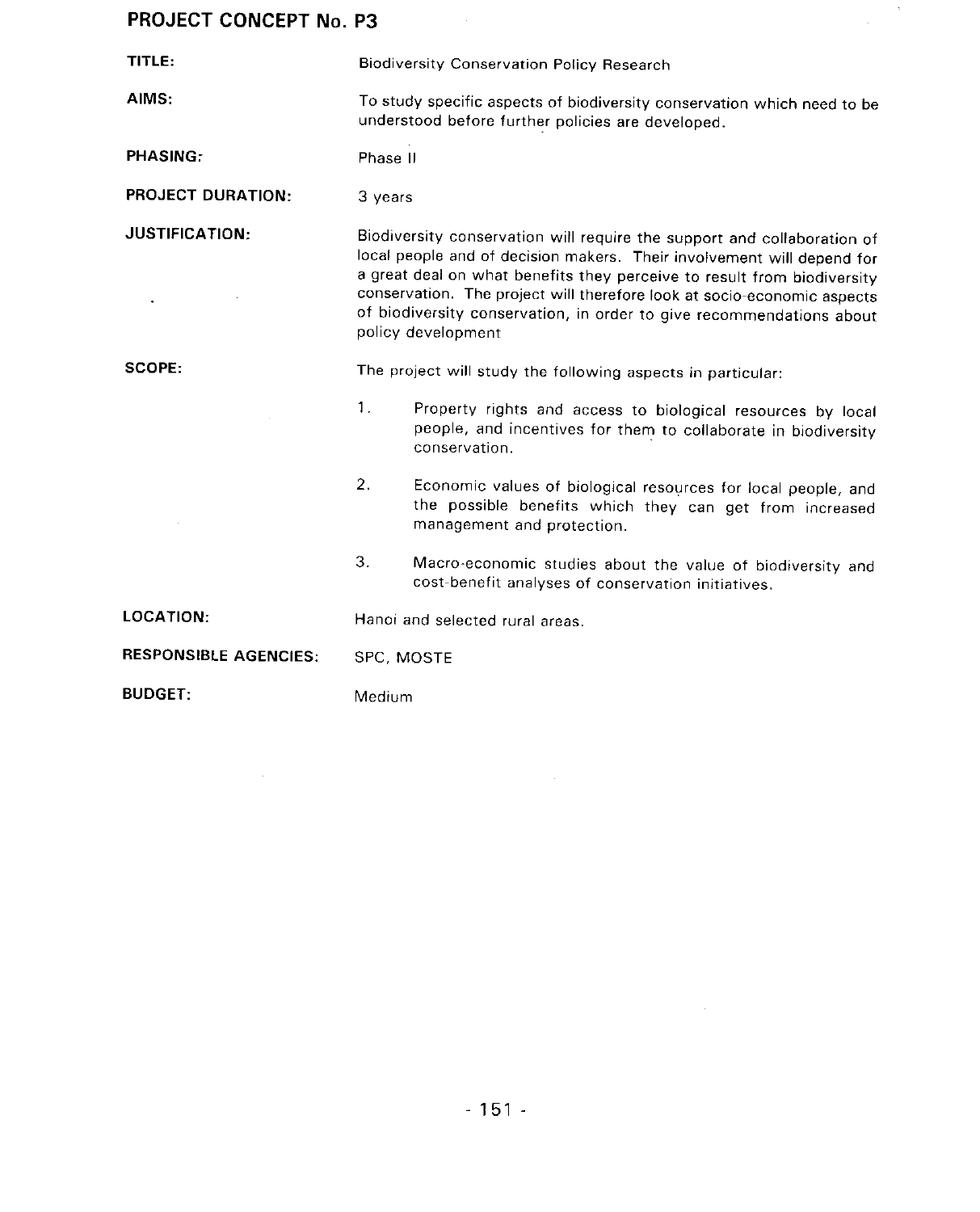TITLE: Training NGOs in Biodiversity Conservation

AIMS: To provide resources and training for local NGOs to enable them to function more effective and to play a more effective role in the conservation of biodiversity.

PHASING: Phase II

PROJECT DURATION: 5 years

JUSTIFICATION: There are currently no "real" Non-Government Organisations in<br>Vietnam, but there are already many mass organisations. They are becoming a powerful force which can influence the thinking and becoming a powerful force which can influence the thinking **a**nd actions of the local people, and which may become activities ma**na**g**e**m**en**t **a**nd co**nse**rvat**i**on. W**i**Th th**e on**go**in**g pr**ocess** of development of market economy and opening up of the public system**,** NGOs will become an important institutional force in the next few years. They therefore need to be given assistance in their own development process.

SCOPE: The project will comprise resources to provide training**,** technical assistance and general management guidance to NGOs. The project will not provide mightial assistance for the purchase of equipment, although some funding should be available for extreme cases.

> in the first phase**,** the project should target no more than 10 organisations. This number may be extended in the next phase.

LOCATION: Country-wide.

RESPONSIBLE AGENCIES: This project need to be implemented by a Non-Government Organisation

BUDGET: Medium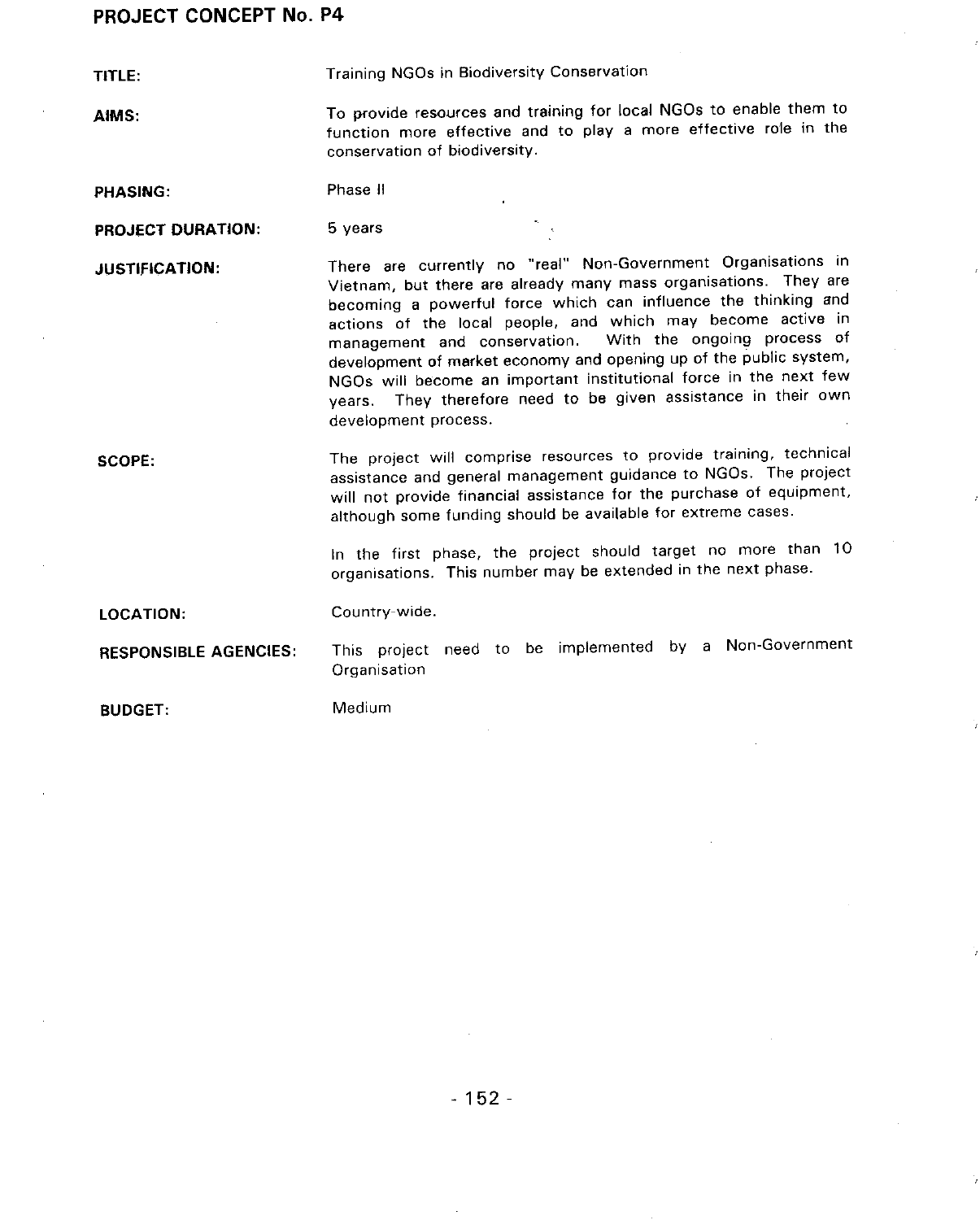$\mathcal{L}^{\text{max}}_{\text{max}}$  and  $\mathcal{L}^{\text{max}}_{\text{max}}$ 

 $\mathbb{Z}^2$  and  $\mathbb{Z}^2$  . The  $\mathbb{Z}^2$ 

| TITLE:                       | Development of Provincial Biodiversity Plans                                                                                                                                                                                                                                                                        |
|------------------------------|---------------------------------------------------------------------------------------------------------------------------------------------------------------------------------------------------------------------------------------------------------------------------------------------------------------------|
| AIMS:                        | To develop province level Biodiversity plans including detailed land-use<br>plans in order to safeguard local biodiversity interests.                                                                                                                                                                               |
| <b>PHASING:</b>              | Phase III                                                                                                                                                                                                                                                                                                           |
| <b>PROJECT DURATION:</b>     | 5 years                                                                                                                                                                                                                                                                                                             |
| <b>JUSTIFICATION:</b>        | While a national BAP may have more to do with matters of global and<br>national significance, there is a need to address various aspects of<br>biodiversity uses and conservation at community level. Therefore, each<br>province will manage its resources at a micro level.                                       |
| <b>SCOPE:</b>                | Each province will map existing land-use patterns including natural<br>habitats. They will survey all remaining areas of wildlife habitats and<br>threatened resources which need further protection.                                                                                                               |
|                              | Local biodiversity interest sites should be protected using provincial<br>resources. When surveys and studies indicate overlooked items of<br>national or global significance, they can be forwarded to central<br>agencies as part of the review and revision process of the National<br>Biodiversity Action Plan. |
| <b>LOCATION:</b>             | All provinces                                                                                                                                                                                                                                                                                                       |
| <b>RESPONSIBLE AGENCIES:</b> | Provincial Peoples Committees and Provincial science and technology<br>Committees                                                                                                                                                                                                                                   |
| <b>BUDGET:</b>               | Large                                                                                                                                                                                                                                                                                                               |

 $\ddot{\phantom{a}}$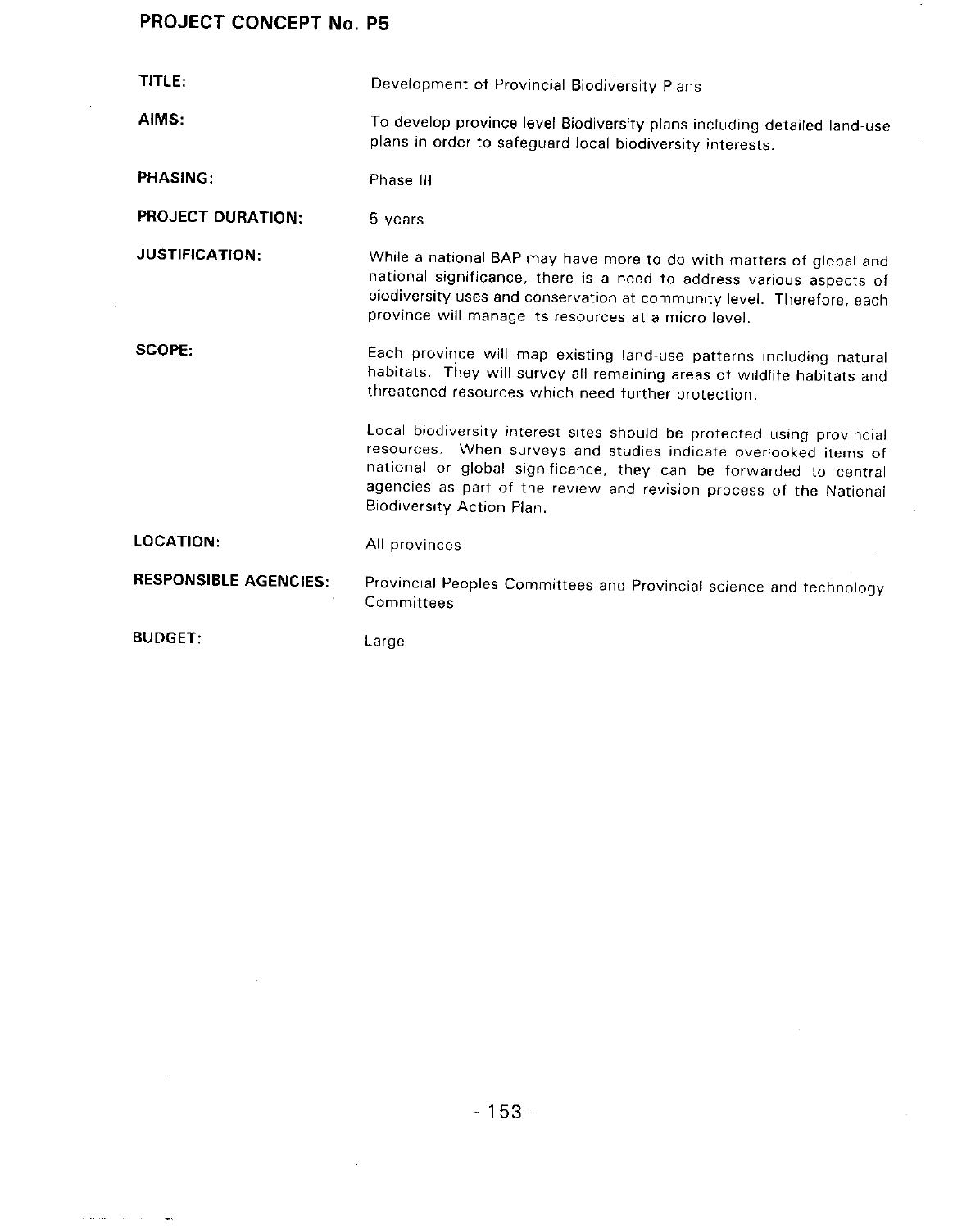TITLE: Traditional Nat**u**ral Resource Use Study AIMS: Gathe**r** i**n**fo**rm**atio**n** thr**o**ugh surv**e**ys a**n**d studi**e**s ab**o**ut th**e** traditi**on**al practices of ethnic minority groups and relate to environmental issues and conservation. PHASING: Phase I PROJECT DURATION: Four years JUSTIFICATION: Ethnic minority communities are highly interactive to Vietnam's<br>biodiversity. The success of the biodiversity programme will depend on the well-being of the ethnic minorities. Therefore, the information gathered on the socio-economic and cultural systems of ethnic minorities is vital to formulate mechanisms for achieving sustainable minorities is vital to formulate mechanisms use of natural resources in buffer zones of reserves and resettlement programmes. SCOPE: Collect information about the traditional lifestyles including hunting<br>practices, use of forest and forest resources and ethnobotany of all minority groups and sub-groups in Vietnam. Identify which groups and practices have beneficial impacts or sustainable harvesting patterns and encourage and build upon such traditions. Knowing what economic enc**o**ur**a**g**e** and b**u**ild **u**po**n** s**u**ch tr**ad**itions. Kno**w**ing **w**h**a**t e**c**on**o**m**ic** factors favour the survival of species on exploited important. Use the information in ways that will assist ethnic minority people to adopt new conditions without destroying the forest resources on which adopt new conditions without destroying the forest resources on a possible they depend**,** raise their living standards and preserve as far as possible their own socio-cultural identity. LO**C**A**T**IO**N**: Many provinces. RESPONSIBLE AGENCIES: Committee for Mountainous Areas and Ethnic Minorities, Various universities BUDGET: Medium CONVENTION ON **BIODIVERSITY** ARTICLES: 10 and 11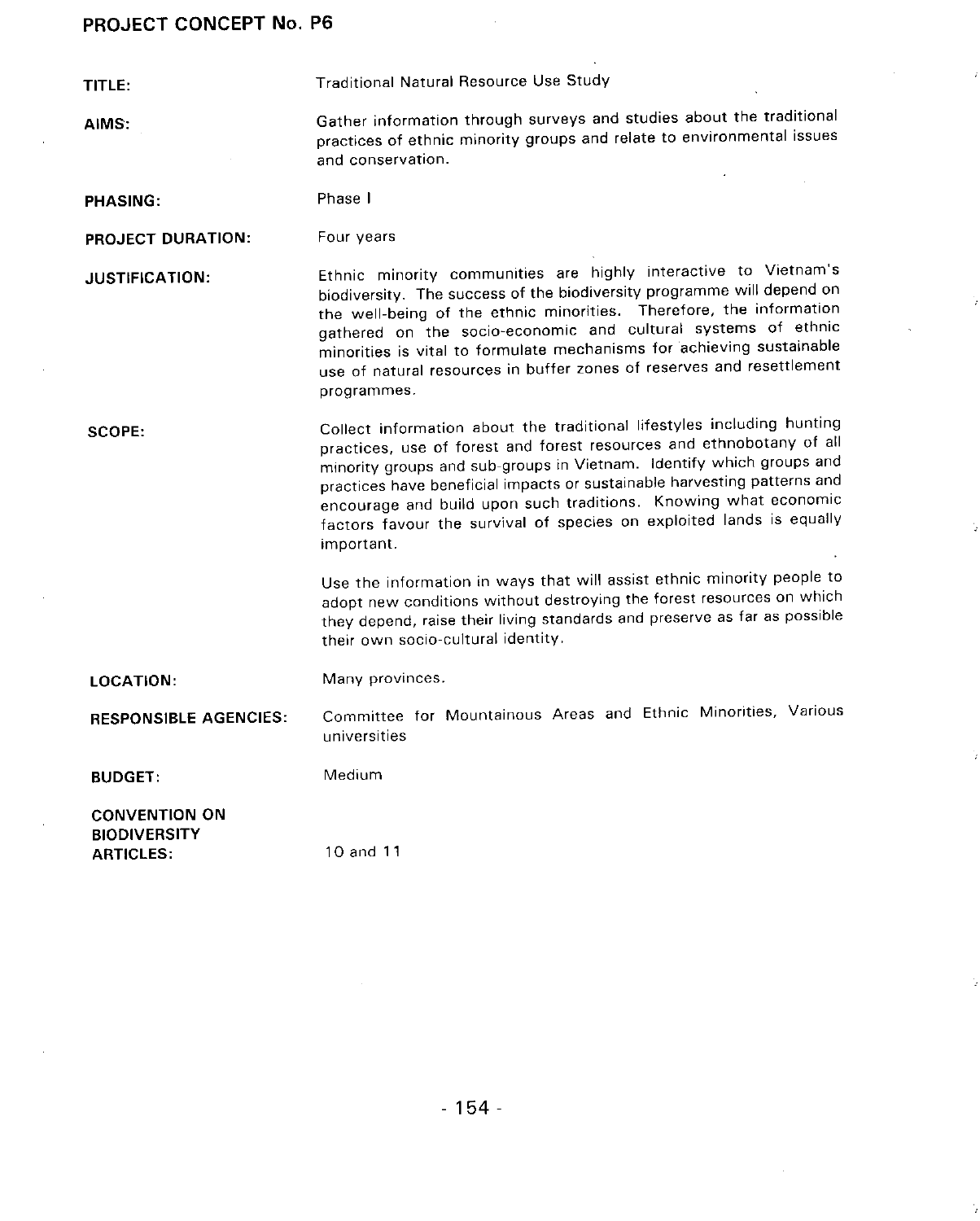| TITLE:                                                          | Protection of Traditional Medicine Resources                                                                                                                                                                                                                                                                                                                                                                                                                                                                                            |
|-----------------------------------------------------------------|-----------------------------------------------------------------------------------------------------------------------------------------------------------------------------------------------------------------------------------------------------------------------------------------------------------------------------------------------------------------------------------------------------------------------------------------------------------------------------------------------------------------------------------------|
| AIMS:                                                           | To contribute to our knowledge on the traditional use of medicinal<br>plants and their conservation through sustainable use.                                                                                                                                                                                                                                                                                                                                                                                                            |
| <b>PHASING:</b>                                                 | Phase I                                                                                                                                                                                                                                                                                                                                                                                                                                                                                                                                 |
| <b>PROJECT DURATION:</b>                                        | 10 years                                                                                                                                                                                                                                                                                                                                                                                                                                                                                                                                |
| <b>JUSTIFICATION:</b>                                           | Over 1,000 species of wild plants in Vietnam have traditional utilities.<br>These species may contain vast potential for medical research as well<br>as an immediate use as medicine. Rapidly changing socio-cultural<br>values and over reliance on allopathic-based (expensive and sometimes<br>dangerous) medicines may result in a loss of knowledge and the use of<br>traditional cures. However, wide appreciation of traditional medicine<br>amply justifies safeguarding Vietnam's natural forests and biodiversity<br>in them. |
| <b>SCOPE:</b>                                                   | 1.<br>Nationwide survey study of ethnobotanical practices especially<br>medicinal plants combined with an assessment of the status of<br>wild resources.                                                                                                                                                                                                                                                                                                                                                                                |
|                                                                 | 2.<br>Promote continued use of traditional medicines backed up by<br>scientific medical tests.                                                                                                                                                                                                                                                                                                                                                                                                                                          |
|                                                                 | 3.<br>Determine the existing market forces that govern the harvest<br>of wild plants, and the linkages between economic viability and<br>species richness.                                                                                                                                                                                                                                                                                                                                                                              |
|                                                                 | 4.<br>Establish three regional farms to protect and develop medicinal<br>plants (ideally tied in with the development of the botanical<br>garden project).                                                                                                                                                                                                                                                                                                                                                                              |
|                                                                 | 5.<br>Publication and extension of knowledge about effective<br>traditional cures to distribute to rural populations and new<br>forest dwellers.                                                                                                                                                                                                                                                                                                                                                                                        |
|                                                                 | 6.<br>Analysis of active components and artificial synthesis of<br>valuable compounds in threatened species.                                                                                                                                                                                                                                                                                                                                                                                                                            |
| <b>LOCATION:</b>                                                | All provinces                                                                                                                                                                                                                                                                                                                                                                                                                                                                                                                           |
| <b>RESPONSIBLE AGENCIES:</b>                                    | Ministry of Health, MOSTE, Local hospitals.                                                                                                                                                                                                                                                                                                                                                                                                                                                                                             |
| <b>BUDGET:</b>                                                  | Medium                                                                                                                                                                                                                                                                                                                                                                                                                                                                                                                                  |
| <b>CONVENTION ON</b><br><b>BIODIVERSITY</b><br><b>ARTICLES:</b> | 8, 9 and 10                                                                                                                                                                                                                                                                                                                                                                                                                                                                                                                             |

 $\hat{\mathcal{A}}$ 

 $\sim t^{-1}$ 

 $\mathcal{A}_\mu$ 

 $\mathcal{L}^{\text{max}}_{\text{max}}$ 

 $\sim 10^{-1}$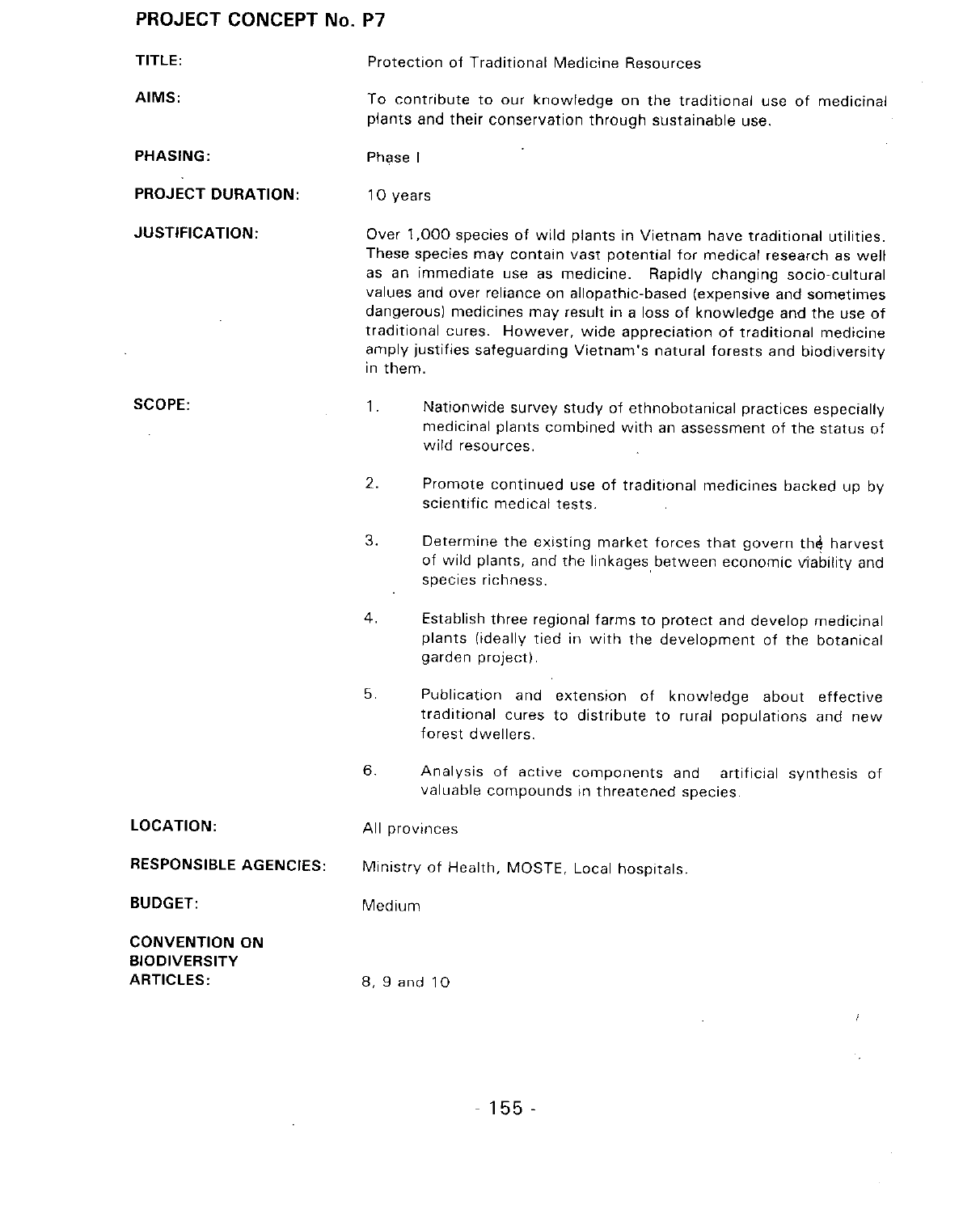| TITLE:                                                          | <b>Enforcement of Fisheries Regulations</b>                                                                                                                                                                                                                                                                                                                                                                                                                                                      |
|-----------------------------------------------------------------|--------------------------------------------------------------------------------------------------------------------------------------------------------------------------------------------------------------------------------------------------------------------------------------------------------------------------------------------------------------------------------------------------------------------------------------------------------------------------------------------------|
| AIMS:                                                           | To strengthen the capacity for regulation enforcement.                                                                                                                                                                                                                                                                                                                                                                                                                                           |
| PHASING:                                                        | Phase I                                                                                                                                                                                                                                                                                                                                                                                                                                                                                          |
| PROJECT DURATION:                                               | 3 years                                                                                                                                                                                                                                                                                                                                                                                                                                                                                          |
| <b>JUSTIFICATION:</b>                                           | Control on fisheries has been shown to be extremely weak despite the<br>elaborate fisheries regulations set aside on fishing methods, seasons,<br>size and quantity. Capacity for regulation enforcement (patrol vessels<br>and manpower) must be strengthened at all levels, especially at major<br>fishing grounds and villages. This project, if coupled with projects P2<br>and C13, will prove to be most effective for the protection of marine<br>biodiversity and sustainable fisheries. |
| SCOPE:                                                          | Immediately strengthen the enforcement of existing regulations,<br>especially those dealing with destructive harvesting techniques. The<br>project will involve the purchase of patrol boats and recruitment and<br>training of guard force. Funding will be set aside to cover continuous<br>costs on fuel and staff wages. Provinces/areas most threatened by<br>over-exploitation and destructive fishing methods will be chosen as<br>pilot locations.                                       |
| <b>LEAD AGENCY:</b>                                             | Ministry of Fisheries                                                                                                                                                                                                                                                                                                                                                                                                                                                                            |
| <b>RESPONSIBLE AGENCIES:</b>                                    | Fisheries Resource Protection Department Military Department                                                                                                                                                                                                                                                                                                                                                                                                                                     |
| PRIORITY LOCATIONS:                                             | Quang Ninh - Haiphong, Khanh Hoa - Binh Thuan, Kien Giang - Minh<br>Hai                                                                                                                                                                                                                                                                                                                                                                                                                          |
| <b>BUDGET:</b>                                                  | Medium                                                                                                                                                                                                                                                                                                                                                                                                                                                                                           |
| <b>CONVENTION ON</b><br><b>BIODIVERSITY</b><br><b>ARTICLES:</b> | 10                                                                                                                                                                                                                                                                                                                                                                                                                                                                                               |

 $\sim$ 

ÿ

ÿ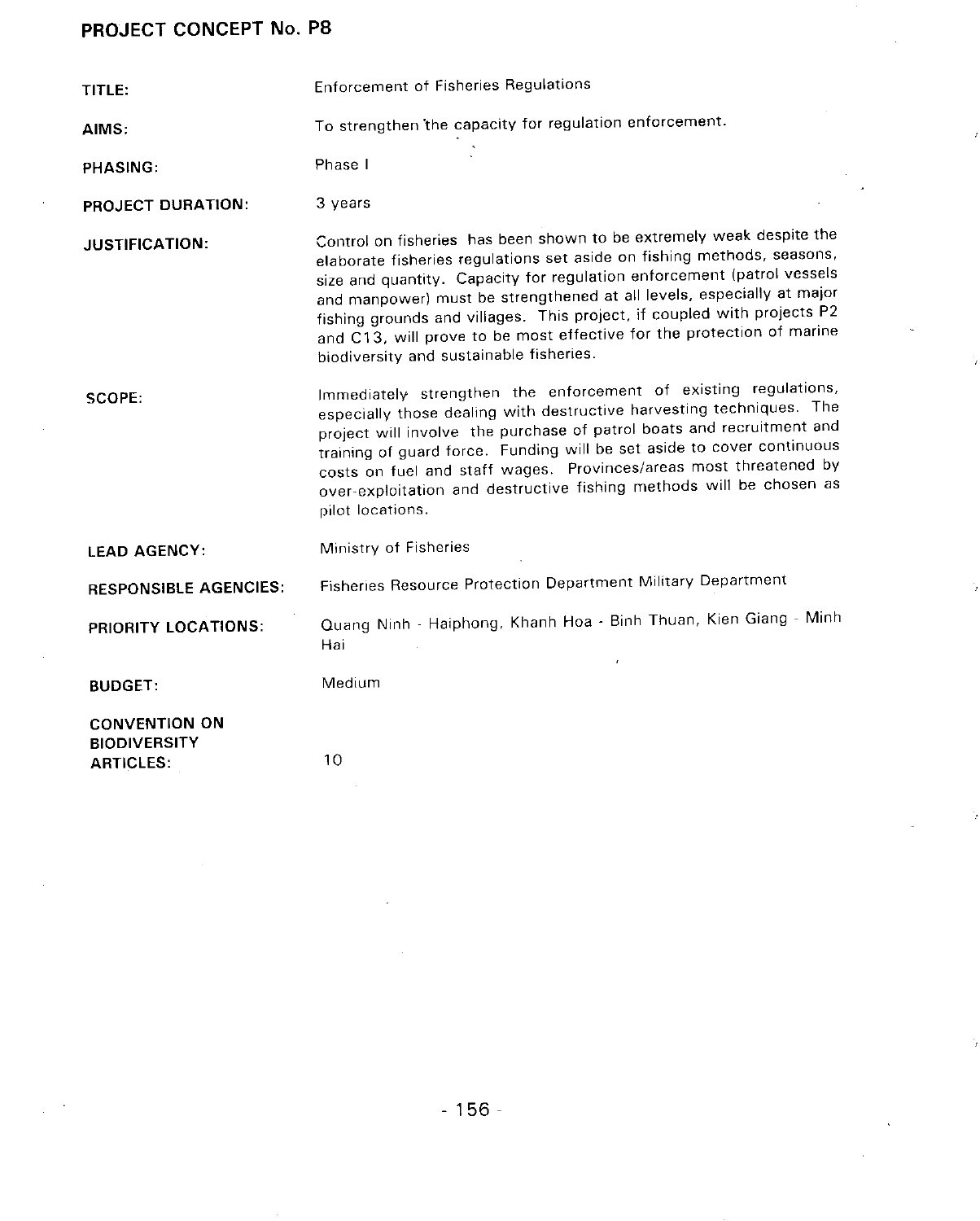| TITLE:                                                          | Marine Pollution Monitoring & Control                                                                                                                                                                                                                                                                                                                                                                                                 |
|-----------------------------------------------------------------|---------------------------------------------------------------------------------------------------------------------------------------------------------------------------------------------------------------------------------------------------------------------------------------------------------------------------------------------------------------------------------------------------------------------------------------|
| AIMS:                                                           | To strengthen the capacity for marine pollution monitoring and control.                                                                                                                                                                                                                                                                                                                                                               |
| <b>PHASING:</b>                                                 | Phase III                                                                                                                                                                                                                                                                                                                                                                                                                             |
| <b>PROJECT DURATION:</b>                                        | 3 years                                                                                                                                                                                                                                                                                                                                                                                                                               |
| <b>JUSTIFICATION:</b><br>$\sim$                                 | The lack of equipment and expertise has been identified as a major<br>constraint against pollution monitoring and control, especially for<br>marine pollution. Questionnaires also indicated that while profit-making<br>polluters should contribute to environmental funds in the form of fines<br>or tax, others need financial and technical assistance to help clean up<br>and change to non or less polluting ways of operation. |
| <b>SCOPE:</b>                                                   | This project will involve the identification of a responsible authority to<br>specialise on marine pollution, capital investment on pollution<br>monitoring equipment and technical staff training. The project will also<br>initiate systems whereby polluters pay wherever possible.                                                                                                                                                |
| <b>LEAD AGENCY:</b>                                             | <b>MOSTE</b>                                                                                                                                                                                                                                                                                                                                                                                                                          |
| <b>PARTICIPATING AGENCIES:</b>                                  | <b>Provincial Authorities</b><br><b>COSTE</b><br><b>Fisheries Departments</b><br>HIO, SIEBR<br>Oil companies                                                                                                                                                                                                                                                                                                                          |
| <b>PRIORITY SITES:</b>                                          | <b>Ford Ford Control</b><br>Actual monitoring and control will begin in areas where pollution is<br>likely to affect biodiversity hotspots or important fisheries or nursery<br>grounds close by:<br>- Quang Ninh<br>- Haiphong<br>- Vung Tau<br>- Con Dao                                                                                                                                                                            |
| <b>BUDGET:</b>                                                  | Medium                                                                                                                                                                                                                                                                                                                                                                                                                                |
| <b>CONVENTION ON</b><br><b>BIODIVERSITY</b><br><b>ARTICLES:</b> | 14                                                                                                                                                                                                                                                                                                                                                                                                                                    |

 $\sim$ 

 $\bar{\Delta}$ 

 $\sim 10^{-1}$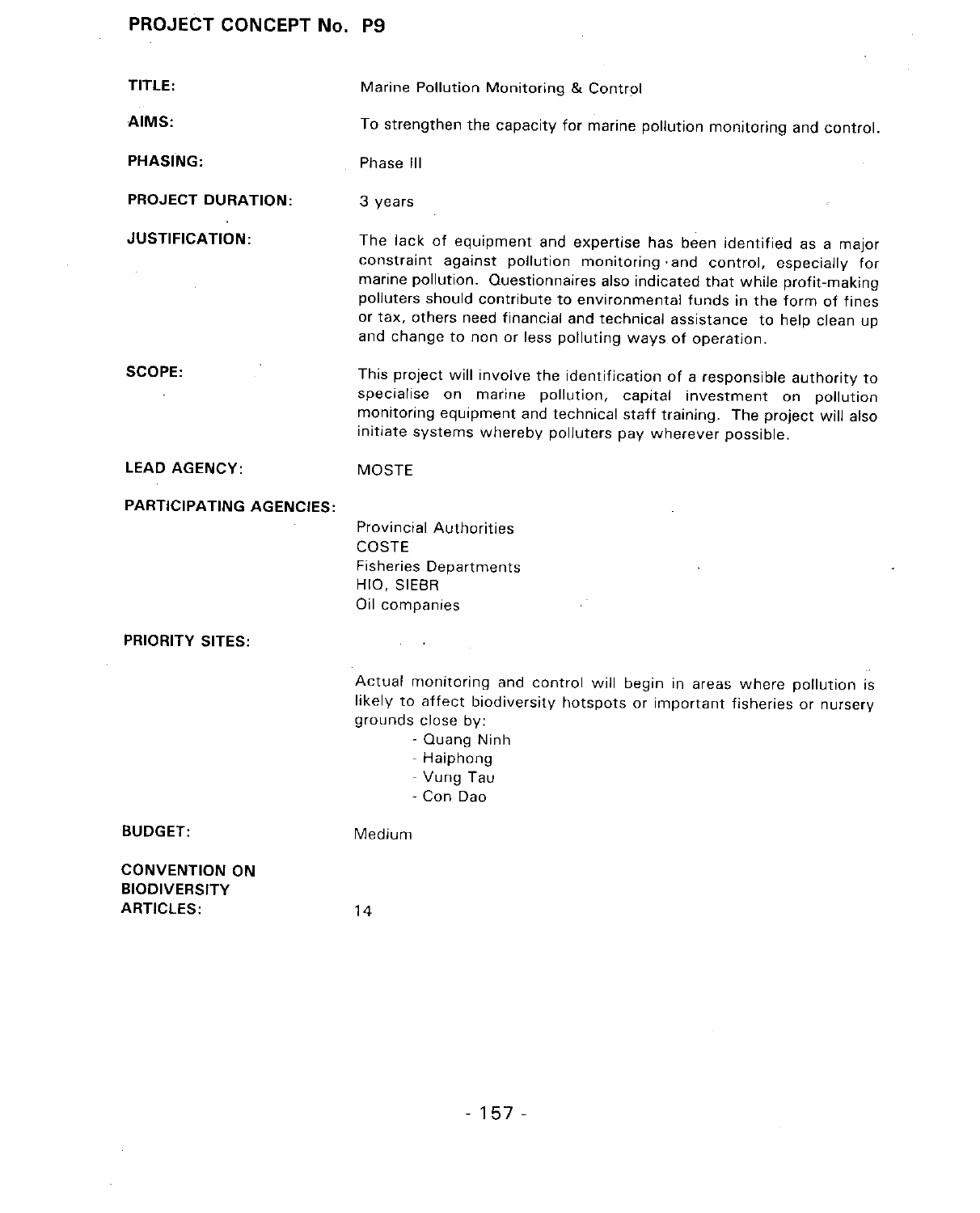| TITLE:                                                          | Forest Product Border Control                                                                                                                                                                                                                                                                                    |
|-----------------------------------------------------------------|------------------------------------------------------------------------------------------------------------------------------------------------------------------------------------------------------------------------------------------------------------------------------------------------------------------|
| AIMS:                                                           | The conservation of natural forest on Cambodian border.                                                                                                                                                                                                                                                          |
| PHASING:                                                        | Phase II                                                                                                                                                                                                                                                                                                         |
| PROJECT DURATION:                                               | 10 years *                                                                                                                                                                                                                                                                                                       |
| <b>JUSTIFICATION:</b>                                           | Song Be has lost most of its natural forest cover and is dependent on<br>sources outside the province to meet its timber requirements. During<br>the dry season Vietnamese logging contractors now routinely operate<br>in the adjoining Cambodian province, with the agreement of the<br>Cambodian authorities. |
|                                                                 | It is important that all illegal cross-border timber trade is stopped and<br>that the Cambodian authorities are provided with adequate support and<br>co-operation by their Vietnamese counterparts.                                                                                                             |
| <b>SCOPE:</b>                                                   | This project will require the financing, establishment and strengthening<br>of border posts and the training of personnel.                                                                                                                                                                                       |
| <b>LOCATION:</b>                                                | Song Be                                                                                                                                                                                                                                                                                                          |
| <b>RESPONSIBLE AGENCIES:</b>                                    | Song Be Forest Protection Department, Provincial Forest Protection<br>Department, Border Patrol Police, Civil Police, Army.                                                                                                                                                                                      |
| <b>BUDGET:</b>                                                  | Medium                                                                                                                                                                                                                                                                                                           |
| <b>CONVENTION ON</b><br><b>BIODIVERSITY</b><br><b>ARTICLES:</b> | 5, 6, 17 and 18                                                                                                                                                                                                                                                                                                  |

 $\hat{\xi}$ 

 $\tilde{\epsilon}$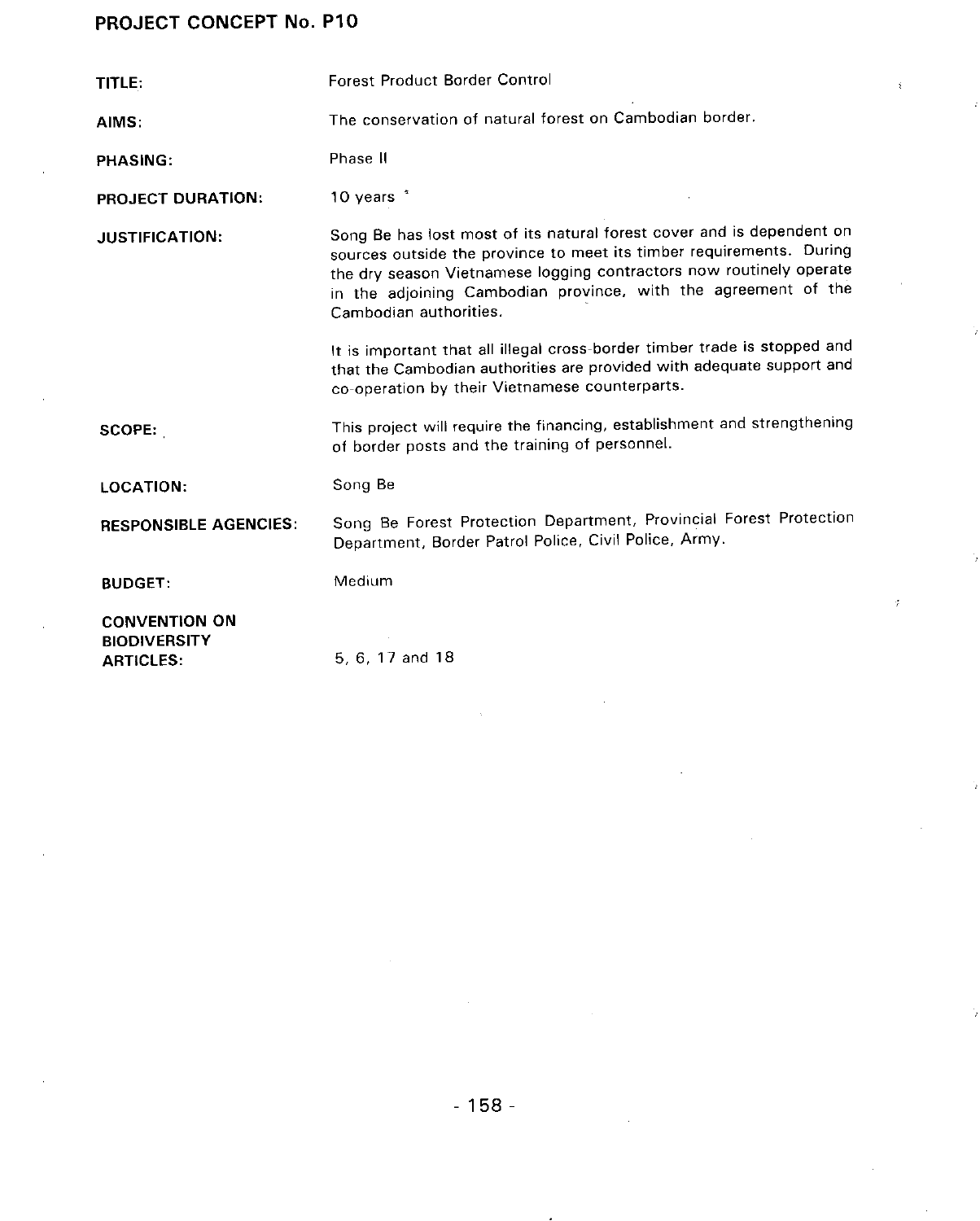$\mathcal{A}^{\text{max}}$ 

 $\bar{z}$ 

 $\bar{z}$ 

| TITLE:                                                          |              | <b>Regional Biodiversity Issues</b>                                                                                                                                                               |
|-----------------------------------------------------------------|--------------|---------------------------------------------------------------------------------------------------------------------------------------------------------------------------------------------------|
| AIMS:                                                           |              | Promote transfrontier co-operation in area of biodiversity conservation<br>at technical level.                                                                                                    |
| <b>PHASING:</b>                                                 | Phase III    |                                                                                                                                                                                                   |
| <b>PROJECT DURATION:</b>                                        | 3 years      |                                                                                                                                                                                                   |
| <b>JUSTIFICATION:</b>                                           |              | Vietnam has long land borders with China, Laos and Cambodia. Many<br>biodiversity issues are concentrated in border areas. Several issues<br>must be tackled on a bilateral basis.                |
| SCOPE:                                                          | 1.           | Establish a forum for discussion of transfrontier issues with<br>China, Laos and Cambodia.                                                                                                        |
|                                                                 | 2.           | Establish transfrontier co-operation in the following areas:                                                                                                                                      |
|                                                                 |              | Frontier nature reserves<br>Spread of fire<br>Co-operation in trade control<br>Joint operations against poachers<br>Information exchanges<br>Technical exchanges reservation<br>Migrating species |
|                                                                 | 3.           | Develop frontier land-use plans.                                                                                                                                                                  |
| <b>LOCATION:</b>                                                | Hanoi        |                                                                                                                                                                                                   |
| <b>RESPONSIBLE AGENCIES:</b>                                    | <b>MOSTE</b> |                                                                                                                                                                                                   |
| <b>BUDGET:</b>                                                  |              | Medium (half secured through UNDP Regional Project)                                                                                                                                               |
| <b>CONVENTION ON</b><br><b>BIODIVERSITY</b><br><b>ARTICLES:</b> |              | 8, 16, 17 and 18                                                                                                                                                                                  |

 $\sim 100$  km s  $^{-1}$ 

 $\mathcal{L}^{\text{max}}_{\text{max}}$  , where  $\mathcal{L}^{\text{max}}_{\text{max}}$ 

 $\hat{\mathcal{L}}_{\text{max}}$  and  $\hat{\mathcal{L}}_{\text{max}}$ 

 $\sim$ 

 $\sim$ 

 $\sim$   $\sim$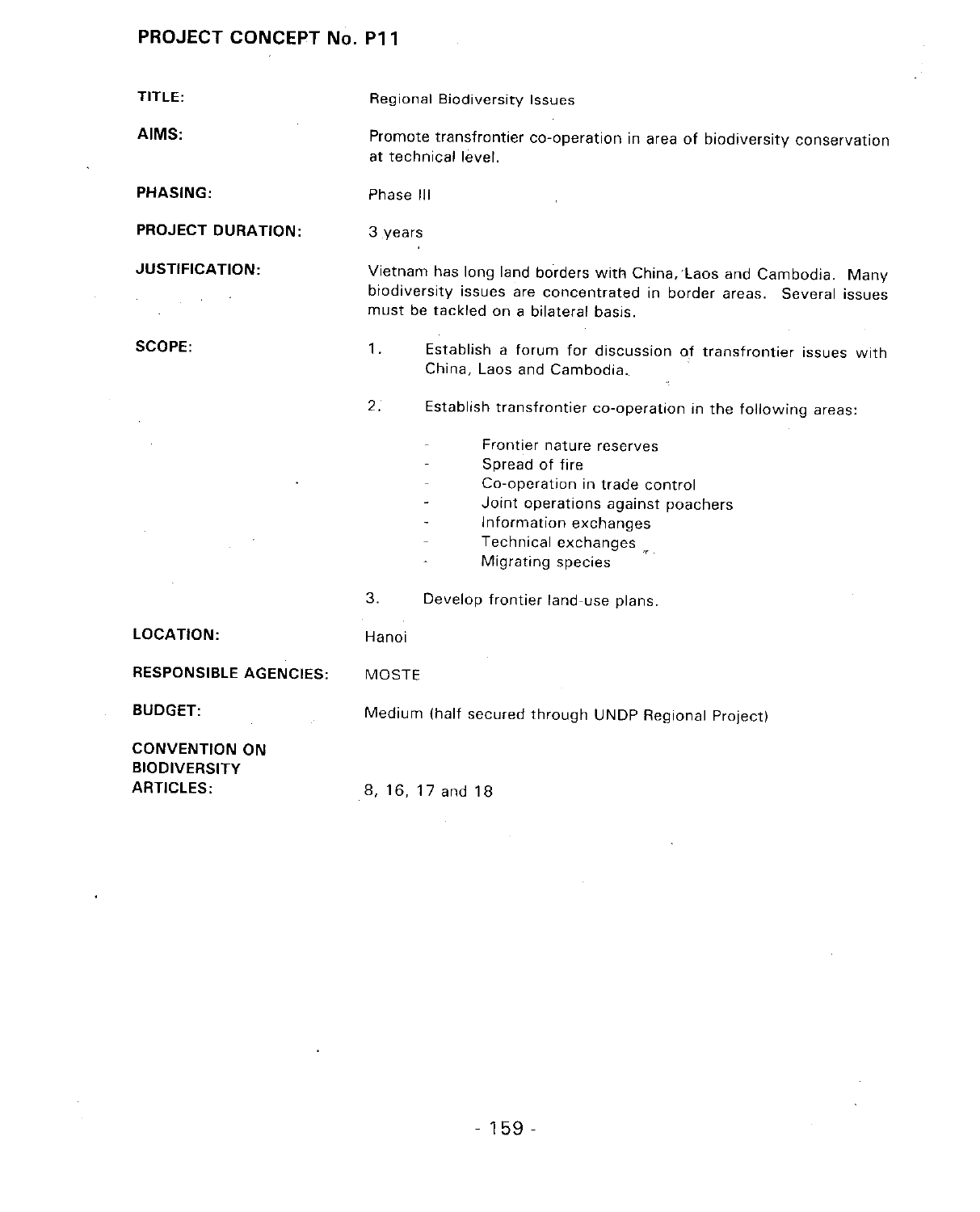| TITLE:                                                          | Development of Vu Quang Nature Reserve                                                                                                                                                                                                                                                                                            |  |
|-----------------------------------------------------------------|-----------------------------------------------------------------------------------------------------------------------------------------------------------------------------------------------------------------------------------------------------------------------------------------------------------------------------------|--|
| AIMS:                                                           | Protect and extend the Vu Quang Nature Reserve and develop buffer<br>zones.                                                                                                                                                                                                                                                       |  |
| <b>PHASING:</b>                                                 | Phase I                                                                                                                                                                                                                                                                                                                           |  |
| <b>PROJECT DURATION:</b>                                        | three years                                                                                                                                                                                                                                                                                                                       |  |
| <b>JUSTIFICATION:</b>                                           | The reporting of a large mammal "the Vu Quang Ox" unknown to<br>science plus several other new species and forms in the pristine forests<br>of this reserve have highlighted the overlooked biodiversity value of this<br>region. As the reserve is too small and threatened, its region-wide<br>biodiversity is not safeguarded. |  |
| <b>SCOPE:</b>                                                   | Extend boundaries of the present reserve;<br>1.                                                                                                                                                                                                                                                                                   |  |
|                                                                 | Construct reserve facilities;<br>2.                                                                                                                                                                                                                                                                                               |  |
|                                                                 | Train management staff;<br>З.                                                                                                                                                                                                                                                                                                     |  |
|                                                                 | Develop extensive buffer zones for local farmers;<br>4.                                                                                                                                                                                                                                                                           |  |
|                                                                 | Develop limited ecotourism;<br>5.                                                                                                                                                                                                                                                                                                 |  |
|                                                                 | Continue studies of the area's unique flora and fauna;<br>6.                                                                                                                                                                                                                                                                      |  |
|                                                                 | Mount awareness campaign among local farmers to stop<br>7.<br>hunting endangered mammals - Vu Quang ox, elephant and<br>tiger.                                                                                                                                                                                                    |  |
| <b>LOCATION:</b>                                                | Vu Quang Reserve, Ha tinh Province                                                                                                                                                                                                                                                                                                |  |
| <b>RESPONSIBLE AGENCIES:</b>                                    | Ministry of Forestry, Ha Tinh Peoples Committee                                                                                                                                                                                                                                                                                   |  |
| <b>BUDGET:</b>                                                  | Medium (initially)                                                                                                                                                                                                                                                                                                                |  |
| <b>CONVENTION ON</b><br><b>BIODIVERSITY</b><br><b>ARTICLES:</b> | 8, 10                                                                                                                                                                                                                                                                                                                             |  |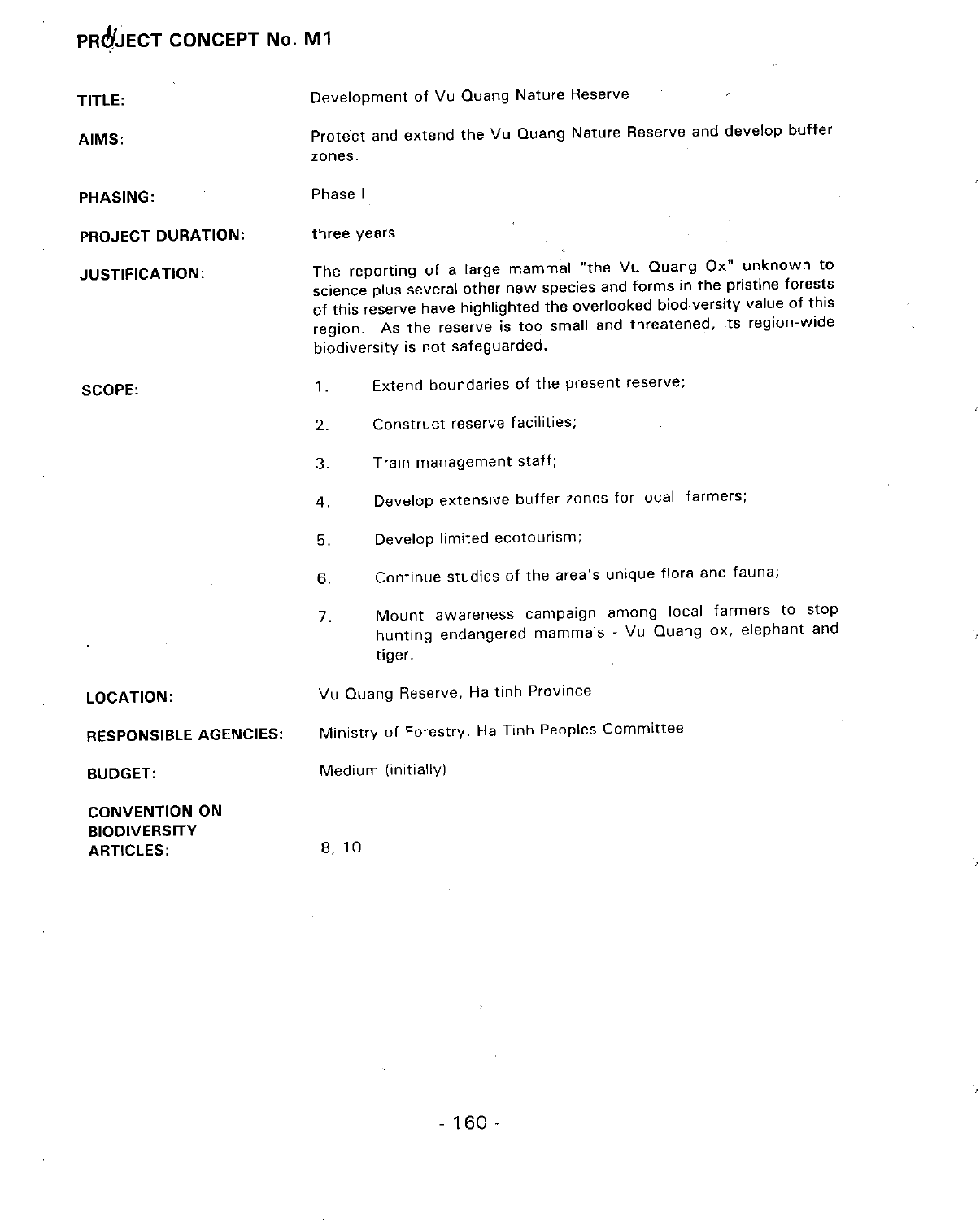$\mathcal{L}^{\text{max}}_{\text{max}}$ 

 $\sim 10^{-10}$ 

 $\mathcal{L}^{\text{max}}_{\text{max}}$  and  $\mathcal{L}^{\text{max}}_{\text{max}}$ 

 $\label{eq:3.1} \begin{split} \mathcal{L}_{\text{max}}(\mathbf{w}) = \mathcal{L}_{\text{max}}(\mathbf{w}) + \mathcal{L}_{\text{max}}(\mathbf{w}) + \mathcal{L}_{\text{max}}(\mathbf{w}) = \mathcal{L}_{\text{max}}(\mathbf{w}) + \mathcal{L}_{\text{max}}(\mathbf{w}) + \mathcal{L}_{\text{max}}(\mathbf{w}) + \mathcal{L}_{\text{max}}(\mathbf{w}) + \mathcal{L}_{\text{max}}(\mathbf{w}) + \mathcal{L}_{\text{max}}(\mathbf{w}) + \mathcal{L}_{\text{max}}(\mathbf{w}) + \mathcal{L}_{\text$ 

| TITLE:                                                          | Management of Cat Tien National Park                                                                                                                                                                                                                                                                          |
|-----------------------------------------------------------------|---------------------------------------------------------------------------------------------------------------------------------------------------------------------------------------------------------------------------------------------------------------------------------------------------------------|
| AIMS:                                                           | To prepare and implement conservation and development prescriptions<br>as a basis for the long-term viability of Cat Tien National Park and to<br>ensure the conservation of representative ecosystems.                                                                                                       |
| <b>PHASING:</b>                                                 | Phase I                                                                                                                                                                                                                                                                                                       |
| <b>PROJECT DURATION:</b>                                        | five years                                                                                                                                                                                                                                                                                                    |
| <b>JUSTIFICATION:</b>                                           | Cat Tien National Park lies within a global "biodiversity hotspot" and is<br>critical for maintaining global biodiversity. It supports populations of<br>three species of bird endemic to Vietnam and supports the world's only<br>known population of Javan Rhinoceros (Rhinoceros sondaicus<br>annamensis). |
|                                                                 | The Park is threatened by agricultural encroachment and misuses of<br>renewable resources.                                                                                                                                                                                                                    |
| SCOPE:                                                          | The project will prepare and implement conservation and development<br>prescriptions as a basis for the long-term viability of Cat Tien National<br>Park with the following objectives:                                                                                                                       |
|                                                                 | 1.<br>To improve infrastructure and staff capacity of an enlarged Cat<br>Tien National Park (by inclusion of Cat Loc rhinoceros Reserve).                                                                                                                                                                     |
|                                                                 | 2.<br>To increase the level of awareness and acceptance of the<br>national park amongst communities within and around Cat Tien.                                                                                                                                                                               |
|                                                                 | 3 <sub>1</sub><br>To design and establish buffer zones in collaboration with<br>relevant authorities and local communities.                                                                                                                                                                                   |
|                                                                 | 4.<br>To design and implement a field programme to monitor the<br>Javan Rhinoceros population in Cat Loc.                                                                                                                                                                                                     |
| LOCATION:                                                       | Dong Nai and Lam Dong                                                                                                                                                                                                                                                                                         |
| <b>RESPONSIBLE AGENCIES:</b>                                    | Ministry of Forestry, Dong Nai and Lam Dong Forest Protection<br>Departments, Cat Tien People's Committee.                                                                                                                                                                                                    |
| <b>BUDGET:</b>                                                  | Medium                                                                                                                                                                                                                                                                                                        |
| <b>CONVENTION ON</b><br><b>BIODIVERSITY</b><br><b>ARTICLES:</b> | 7, 8 and 10                                                                                                                                                                                                                                                                                                   |
|                                                                 |                                                                                                                                                                                                                                                                                                               |

 $\ddot{\phantom{a}}$ 

 $\mathcal{A}^{\mathcal{A}}$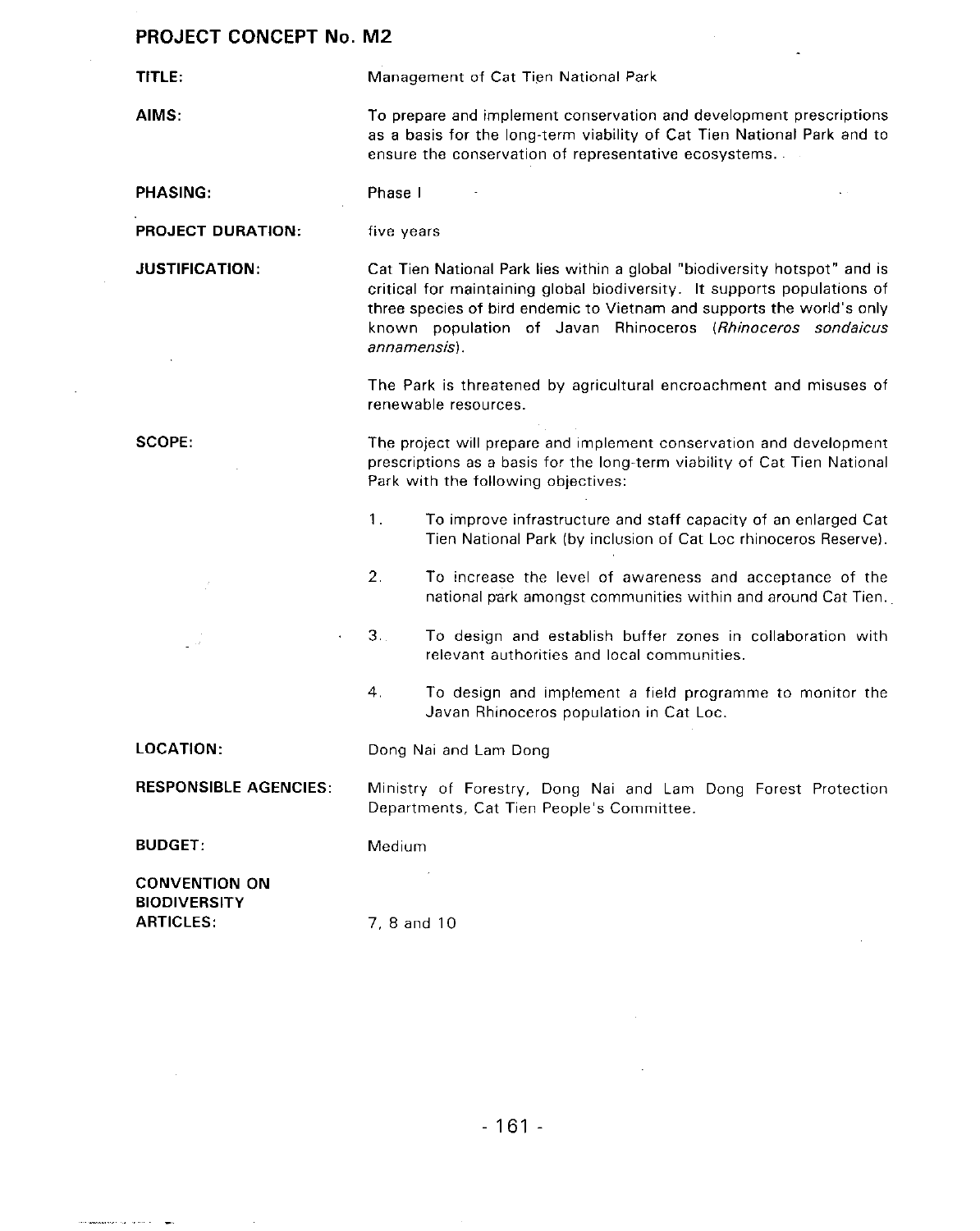| TITLE:                                                          |            | Development of Bach Ma National Park                                                                                                                                                                                                                         |
|-----------------------------------------------------------------|------------|--------------------------------------------------------------------------------------------------------------------------------------------------------------------------------------------------------------------------------------------------------------|
| AIMS:                                                           |            | Enlarge the existing park, implement the management plan and develop<br>secured buffer zone.                                                                                                                                                                 |
| <b>PHASING:</b>                                                 | Phase I    |                                                                                                                                                                                                                                                              |
| <b>PROJECT DURATION:</b>                                        | five years |                                                                                                                                                                                                                                                              |
| <b>JUSTIFICATION:</b>                                           |            | Bach Ma is an important biodiversity region in between the northern<br>and southern fauna/flora regions of Vietnam. The park has a valuable<br>montane botanical garden and high tourism potential. It was formerly<br>a famous French colonial hill resort. |
| <b>SCOPE:</b>                                                   | 1.         | Extend the park to 80,000 ha and establish forested corridors<br>to Bana in South and to larger forest block to west.                                                                                                                                        |
|                                                                 | 2.         | Revise and implement an existing management plan including<br>development of ecotourism for the reserve.                                                                                                                                                     |
|                                                                 | З.         | Develop ecotourism facilities (improve road to summit, repair<br>French villas, open tourist lodge).                                                                                                                                                         |
|                                                                 | 4.         | Curtail logging and mining operations on the edge of the<br>reserve.                                                                                                                                                                                         |
|                                                                 | 5.         | Train reserve staff.                                                                                                                                                                                                                                         |
|                                                                 | 6.         | Develop a community based buffer zone project around the<br>park, including an awareness campaign.                                                                                                                                                           |
| <b>LOCATION:</b>                                                |            | Bach Ma National Park, Hue                                                                                                                                                                                                                                   |
| <b>RESPONSIBLE AGENCIES:</b>                                    |            | Bach Ma National Park Management Committee, Ministry of Forestry,<br>Peoples Committee                                                                                                                                                                       |
| <b>BUDGET:</b>                                                  | Medium     |                                                                                                                                                                                                                                                              |
| <b>CONVENTION ON</b><br><b>BIODIVERSITY</b><br><b>ARTICLES:</b> | 8 and 10   |                                                                                                                                                                                                                                                              |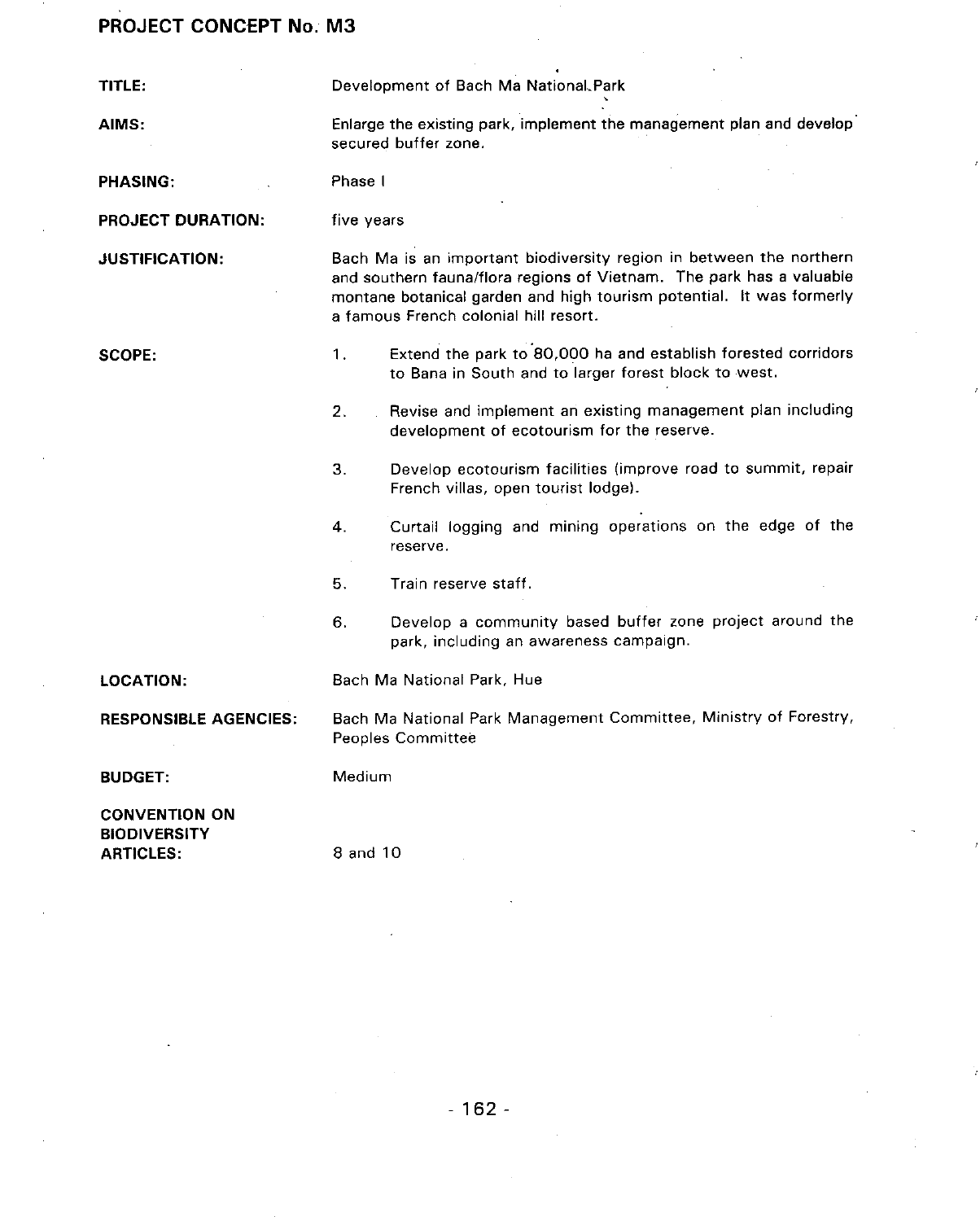ARTICLES: 8 and 10

TITLE: Management of Ba Be and Nahang Biodiversity Areas AIMS: Safeguard protection of a unique biodiversity site through integrated conservation programme. PHASING: Phase I PROJECT DURATION: five years **JUSTIFICATION:** Ba Be is an important biodiversity site because of great scenic beauty as well as being the most important freshwater lake in northern Vietnam**,** with home to several endangered species of fish. It is also the best protected example of a limestone forest in northeast Vietnam  $\mathcal{L}$ with many rare plants, primates and other taxa. Nahang, lying 30 kilometres from Ba Be**,** is one of the last remaining sanctuaries of the Tonkin snub-nosed monkey. It also has significant flora and fauna. Between the two areas lies significant patches of forest and regrowth. Both the protected areas and the space between are threatened. However if the whole landscape could be managed, it would be possible to protect the biodiversity and develop local communities. **SCOPE:** 1. Enlarge the existing parks to at least 30,000 ha and preserve the forest corridors**,** including to Pia Booc forests. 2. Prepare management plans with detailed ecotourism programmes. 3. Develop buffer zone around and between the parks for local ethnic communities. 4. Develop traditional agricultural preserve in buffer zones. 5. Train the staff at both protected areas. 6. Initiate awareness programmes for local communities. 7. Preserve the integrity of the water system LOCATION: Ba Be National Park and Nahang Nature Reserve RESPONSIBLE AGENCIES: Park Management Committee**,** Ministry of Forestry, Peoples Committees BUDGET: Medium CONVENTION ON **BIODIVERSITY**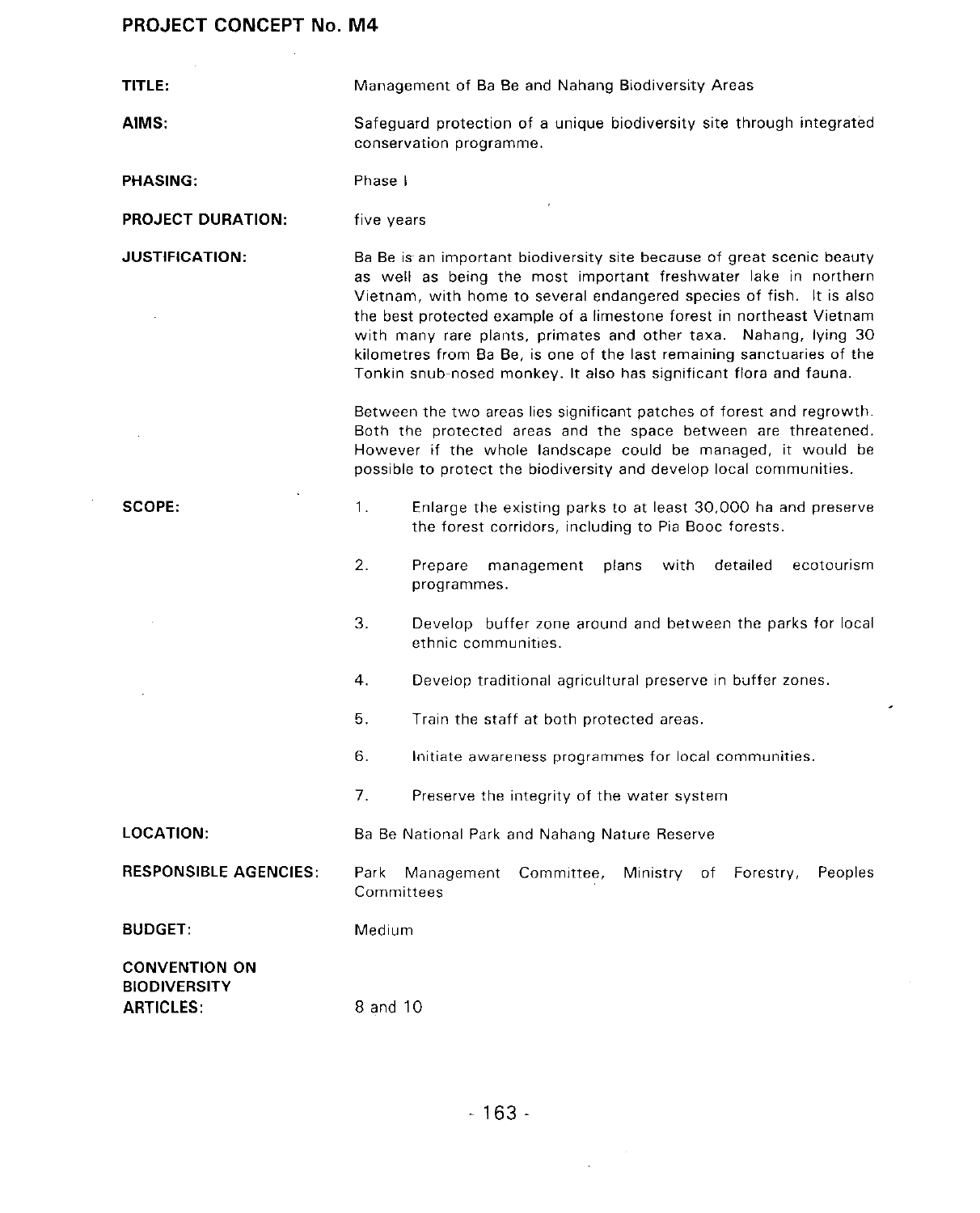TITLE: Management of Thuong Da Nhim Nature Reserve

AIMS: TO prepare and implement conservation and development prescriptions as a basis for the long**-**term viability of Thuong Da Nhim Nature Reserve to ensure the conservation of representative ecosystems.

PHASING: Phase I

#### PROJECT DURATION: 5 years

JUSTIFICATION: Thuong Da Nhim is the largest undisturbed forest area of the Dalat highlands. Recent survey has determined that Thuong Da Nhim Nature Reserve lies within **e** global "biodiversity hotspot**"**. The forested watershed of the Thuong Da Nhim and adjacent forests are the only are**a**s that support four species of bird and at least two species of tree.

> The forests of Thuong Da Nhim are threatened by illegal logging and encroaching cultivation from the expanding human communities located in and around it.

SCOPE: The project will prepare and implement conservation and development prescriptions as a basis for the long-term viability of the forests of Thuong Da Nhim with the following objectives:

- 1. To establish a protected area of infrastructure for Thuong Da Nhim Nature Reserve,
- 2. To increase the capacity end efficiency of staff to carry out forest protection.
- 3. To increase the level of awareness and acceptance of the nature reserve amongst communities within and around Thuong Da Nhim,
- 4. To design and establish buffer zones in collaboration with relevant authorities and local communities.

LOCATION: Lam Dong and Ninh Thuan

RESPONSIBLE AGENCIES: Ministry of Forestry**,** Lam Dong and Ninh Thuan Forest Protection Department.

BUDGET: Medium

CONVENTION ON **BIODIVERSITY** ARTICLES: 6, 7**,** 8 and 10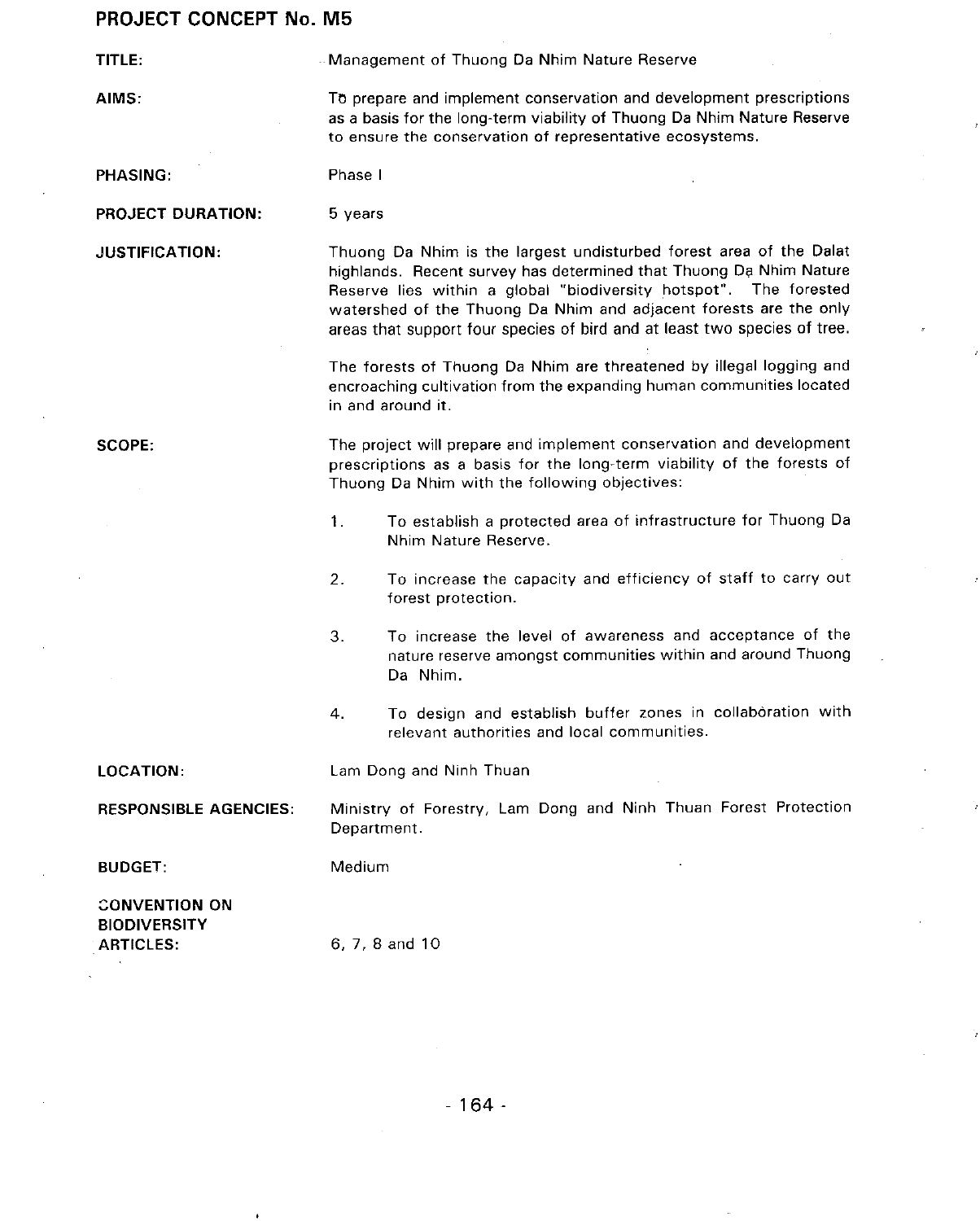J,

 $\vec{t}$ 

ţ.

 $\frac{1}{2}$ 

¥

 $\mathcal{L}^{\mathcal{L}}$ 

 $\hat{\mathcal{A}}$ 

 $\hat{\mathcal{L}}$ 

| TITLE:                                                          | Management of Chu Yang Sinh Nature Reserve                                                                                                                                                                                                                                                                                  |
|-----------------------------------------------------------------|-----------------------------------------------------------------------------------------------------------------------------------------------------------------------------------------------------------------------------------------------------------------------------------------------------------------------------|
| AIMS:                                                           | To prepare and implement conservation and development prescriptions<br>as a basis for the long-term viability of Chu Yang Sinh Nature Reserve<br>to ensure the conservation of local biodiversity.                                                                                                                          |
| PHASING:                                                        | Phase I                                                                                                                                                                                                                                                                                                                     |
| <b>PROJECT DURATION:</b>                                        | five years                                                                                                                                                                                                                                                                                                                  |
| <b>JUSTIFICATION:</b>                                           | Chu Yang Sinh is the highest peak in the Dalat highlands. The reserve<br>lies within a global "biodiversity hotspot" and that the area is critical for<br>maintaining global biodiversity. Chu Yang Sinh and adjacent forests are<br>the only areas which support four species of bird and at least two<br>species of tree. |
|                                                                 | The forests of Chu Yang Sinh are threatened by illegal logging and<br>inappropriate agricultural practices from the expanding human<br>communities located in and around it.                                                                                                                                                |
| <b>SCOPE:</b>                                                   | The project will prepare and implement conservation management and<br>development plan as a basis for the long-term viability of the forests of<br>Chu Yang Sinh with the following components:                                                                                                                             |
|                                                                 | 1.<br>To establish a protected area infrastructure for Chu Yang Sinh<br>Nature Reserve.                                                                                                                                                                                                                                     |
|                                                                 | 2.<br>To increase the capacity and efficiency of staff to undertake<br>forest protection.                                                                                                                                                                                                                                   |
|                                                                 | З.<br>To increase the level of awareness and acceptance of the<br>nature reserve amongst communities within and around Chu-<br>Yang Sinh.                                                                                                                                                                                   |
|                                                                 | 4.<br>To design and establish buffer zones in collaboration with<br>relevant authorities and local communities.                                                                                                                                                                                                             |
| LOCATION:                                                       | Dac Lac and Lam Dong                                                                                                                                                                                                                                                                                                        |
| <b>RESPONSIBLE AGENCIES:</b>                                    | Ministry of Forestry, Dac Lac and Lam Dong Forest Protection<br>Departments.                                                                                                                                                                                                                                                |
| <b>BUDGET:</b>                                                  | Medium                                                                                                                                                                                                                                                                                                                      |
| <b>CONVENTION ON</b><br><b>BIODIVERSITY</b><br><b>ARTICLES:</b> | 8 and 10                                                                                                                                                                                                                                                                                                                    |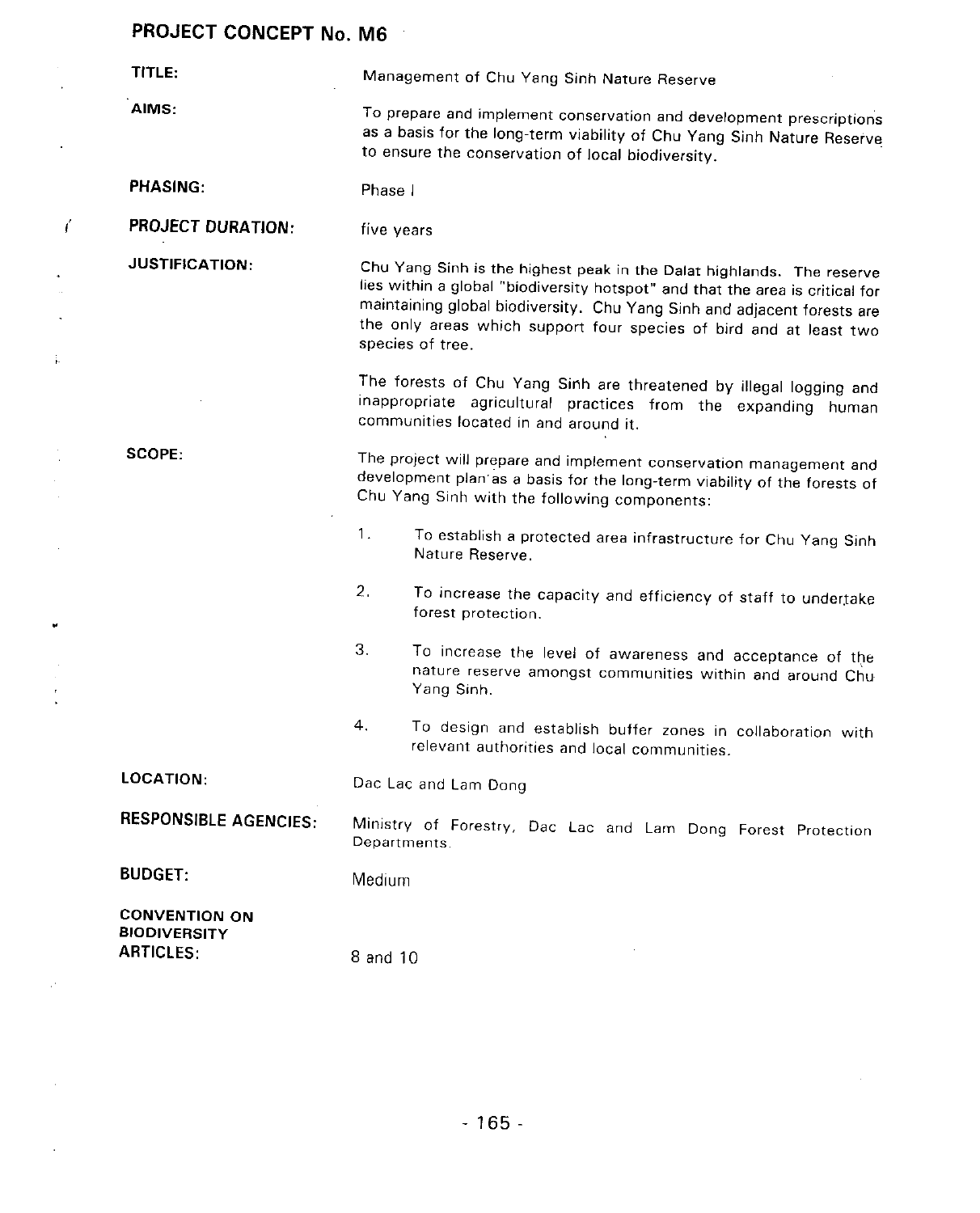| TITLE:                                                          | Protection of Important Wetland Sites                                                                                                                                                                                                                                                                        |
|-----------------------------------------------------------------|--------------------------------------------------------------------------------------------------------------------------------------------------------------------------------------------------------------------------------------------------------------------------------------------------------------|
| AIMS:                                                           | Protect important wetland sites not yet gazetted as nature reserves.<br>Many will have to be multiple use reserves.                                                                                                                                                                                          |
| <b>PHASING:</b>                                                 | Phase I                                                                                                                                                                                                                                                                                                      |
| <b>PROJECT DURATION:</b>                                        | four years                                                                                                                                                                                                                                                                                                   |
| <b>JUSTIFICATION:</b>                                           | Many of the country's most important wetland sites are outside nature<br>reserves and needed for various uses by local communities - transport,<br>fishing etc. Protection of these sites requires the establishment of<br>multiple use reserves with clearly defined objectives and utility<br>regulations. |
| <b>SCOPE:</b>                                                   | 1.<br>Set up wetland planning team                                                                                                                                                                                                                                                                           |
|                                                                 | 2.<br>Prepare management plans for the following sites:                                                                                                                                                                                                                                                      |
|                                                                 | West Lake, Hanoi<br>Cai Bau mangroves, Quang Ninh<br>Dan Can Hai Lagoon, Hue<br>Bien Lake, Cia Lai<br>Ba River Estuary, Phu Yen<br>Lak Lake, Dac Lac<br>Nam Ka Lakes and swamps, Dac Lac<br>Tram Chim, Dong Thap                                                                                             |
|                                                                 | Request local governments to accept responsibility for<br>3.<br>protection of sites and implementations of management plans.                                                                                                                                                                                 |
| <b>LOCATION:</b>                                                | Team based in Hanoi but covering the entire country                                                                                                                                                                                                                                                          |
| <b>RESPONSIBLE AGENCIES:</b>                                    | MOSTE to set up appropriate team                                                                                                                                                                                                                                                                             |
| <b>BUDGET:</b>                                                  | Medium                                                                                                                                                                                                                                                                                                       |
| <b>CONVENTION ON</b><br><b>BIODIVERSITY</b><br><b>ARTICLES:</b> | 8, 10 and 11                                                                                                                                                                                                                                                                                                 |

 $\pmb{i}$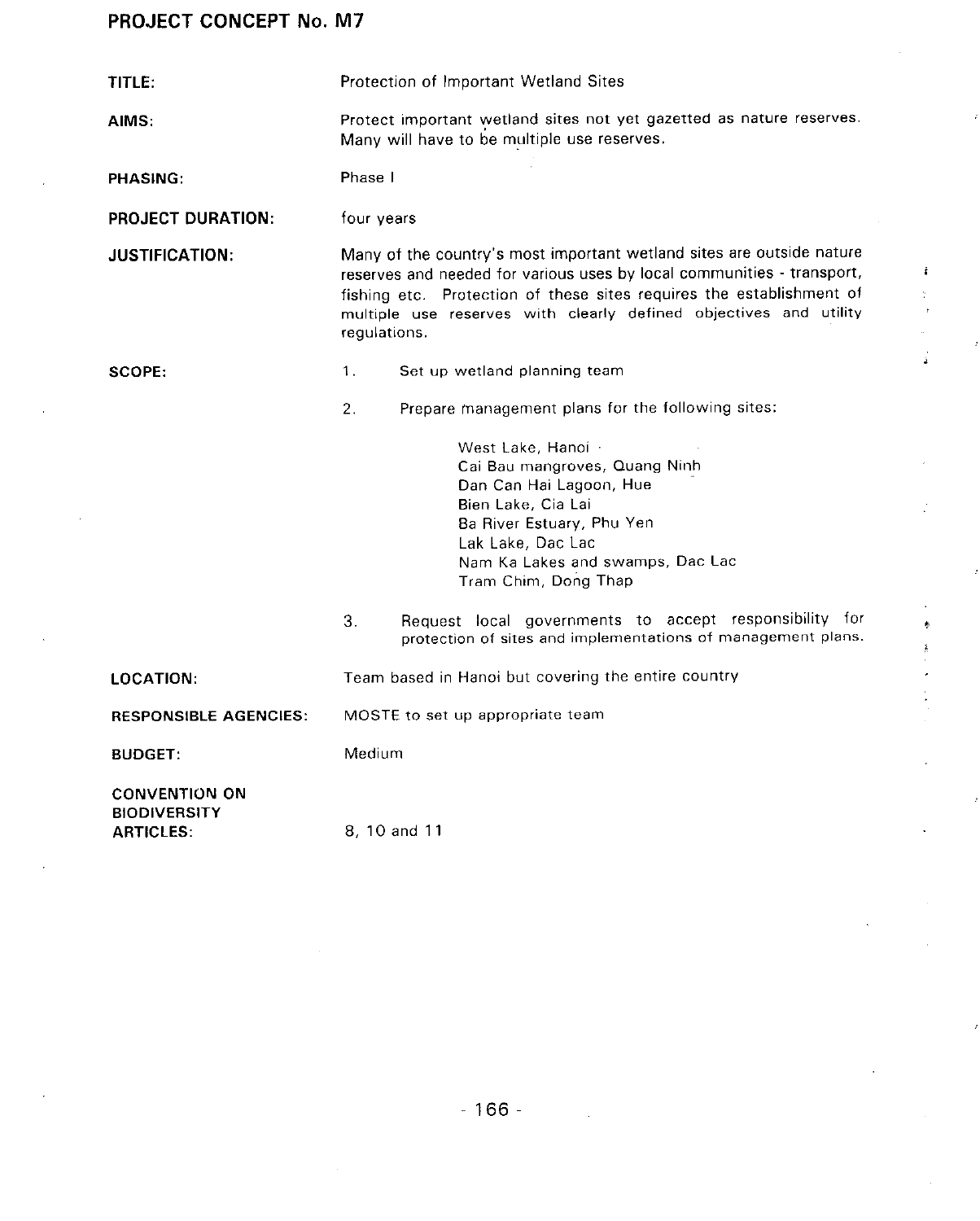$\sim$  $\frac{\partial}{\partial t}$ 

 $\frac{1}{2}$ 

| TITLE:                                                          | Integrated Conservation of Hoang Lien Son                                                                                                                                                                            |
|-----------------------------------------------------------------|----------------------------------------------------------------------------------------------------------------------------------------------------------------------------------------------------------------------|
| AIMS:                                                           | Protect high biodiversity values of Hoang Lien Son Mountains by<br>reserve establishment, ecotourism and buffer zone development.                                                                                    |
| <b>PHASING:</b>                                                 | Phase II                                                                                                                                                                                                             |
| <b>PROJECT DURATION:</b>                                        | five years                                                                                                                                                                                                           |
| <b>JUSTIFICATION:</b>                                           | Hoang Lien Son contains Vietnam's highest mountain and some unique<br>vegetation types. The area is one of Vietnam's most important centres<br>of plant diversity. Additionally, this area is also rich in birdlife. |
|                                                                 | As shifting cultivation is of a large scale threat including rampant<br>hunting, urgent action is needed to safeguard the area's biodiversity.                                                                       |
| SCOPE:                                                          | 1.<br>By adding two reserves at northern and southern ends of the<br>mountain chain, Fan Si Pan Reserve will be significantly<br>enlarged and develop a management plan for the forest region.                       |
|                                                                 | 2.<br>Develop ecotourism in Sapa District to help justify expenditure<br>of reserve development.                                                                                                                     |
|                                                                 | 3.<br>Develop buffer zone projects around the three protected forest<br>blocks to provide agricultural and forestry products to local<br>ethnic minority villages to reduce impacts on the reserves.                 |
|                                                                 | 4.<br>Train staff to manage reserves.                                                                                                                                                                                |
|                                                                 | 5.<br>Conduct education and awareness campaigns among local<br>people to promote appreciation of protecting forest cover.                                                                                            |
| LOCATION:                                                       | Sapa District, Lao Cai Province; and Lai Chau and Son La Province.                                                                                                                                                   |
| <b>RESPONSIBLE AGENCIES:</b>                                    | Ministry of Forestry, Peoples Committees of Lao Cai and Lai Chau                                                                                                                                                     |
| <b>BUDGET:</b>                                                  | Medium                                                                                                                                                                                                               |
| <b>CONVENTION ON</b><br><b>BIODIVERSITY</b><br><b>ARTICLES:</b> | 8 and 10                                                                                                                                                                                                             |

 $\mathbb{Z}$ 

 $\beta^{\pm}$ 

 $\mathcal{L}_{\mathcal{A}}$ 

 $\bar{1}$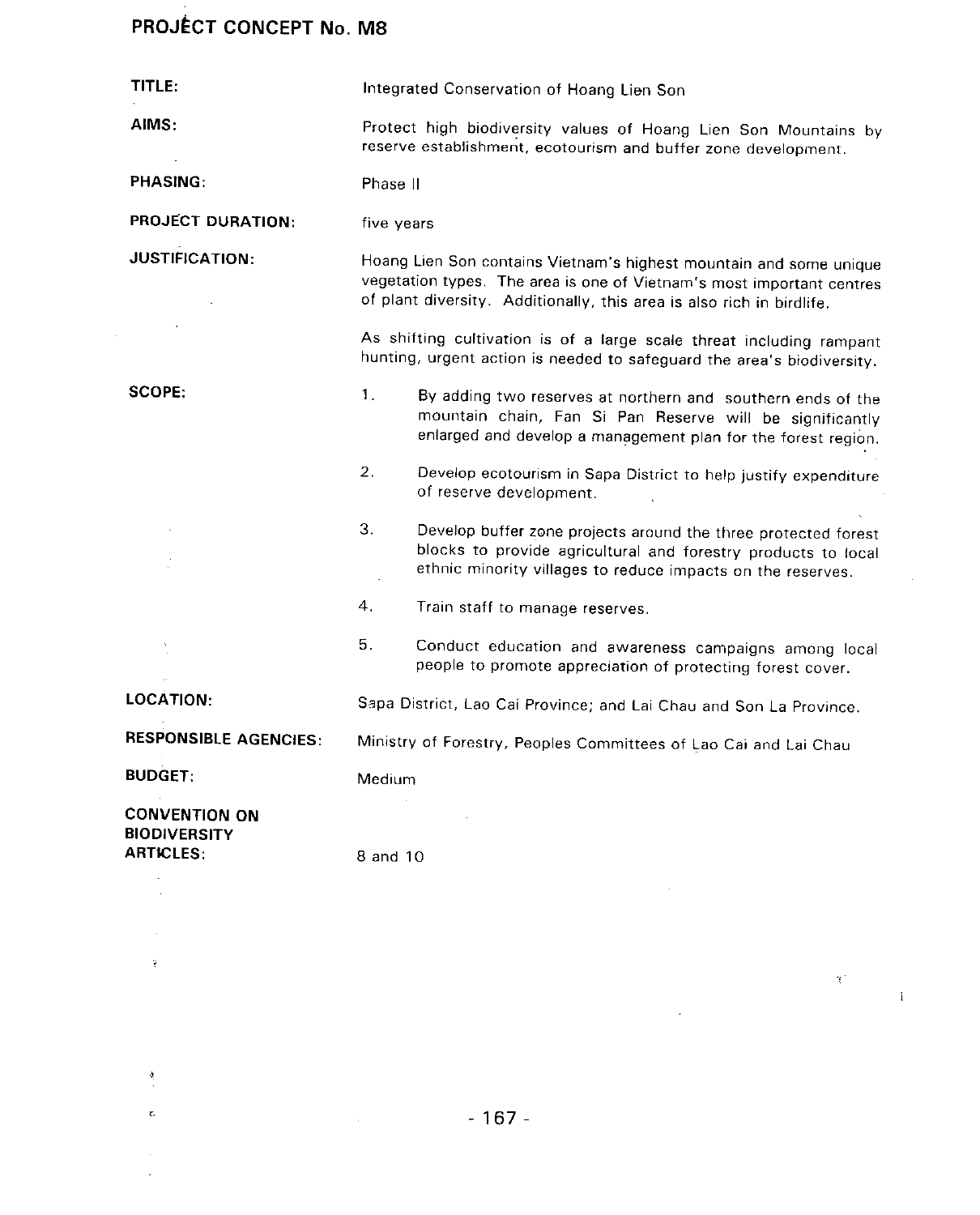TITLE: integrated conservation and management of Ho Ke Go or nearby Nature Reserve

AIMS: To prepare and implement conservation and development as a basis for the long**-**term viability of the proposed Ho Ke Go Nature Reserve.

PHASI**NG**: Ph**as**e Il

PROJECT DURATION: six years

JUSTIFICATION: Recent research has determined that Ho Ke Go Nature Reserve and adjacent forests lie within a global "biodiversity hotspot" and that therefore the conservation of this area is critical for maintaining global biodiversity.

> The forest of Ho Ke Go is threatened by agricultural encroachment, logging and other non**-**sustainable resource misuses from the expanding human communities located within and around it. Unchecked these activities threaten its long**-**term viability,

SCOPE: The project will prepare and implement conservation and development prescriptions as a basis for the long**-**term viability of the forests with the following components:

- 1, To **es**tablish **a** prot**ec**t**e**d **ar**e**a** inf**r**astru**c**tu**re** f**or** H**o** Ke G**o** Nature Reserve.
- 2. To increase the capacity and efficiency of staff to undertake forest protection activities.
- 3. To increase the level of awareness end acceptance of the nature reserve among nearby communities.

4. To design and establish buffer zones in collaboration with relevant authorities and local communities.

LOCATION: Ha Tinh

RESPONSIBLE AGENCIES: Ministry of Forestry**,** Ha Tinh Forest Protection Department.

BUDGET: Medium

CONVENTION O**N BIODIVERSITY** ARTICLES: 8 and 10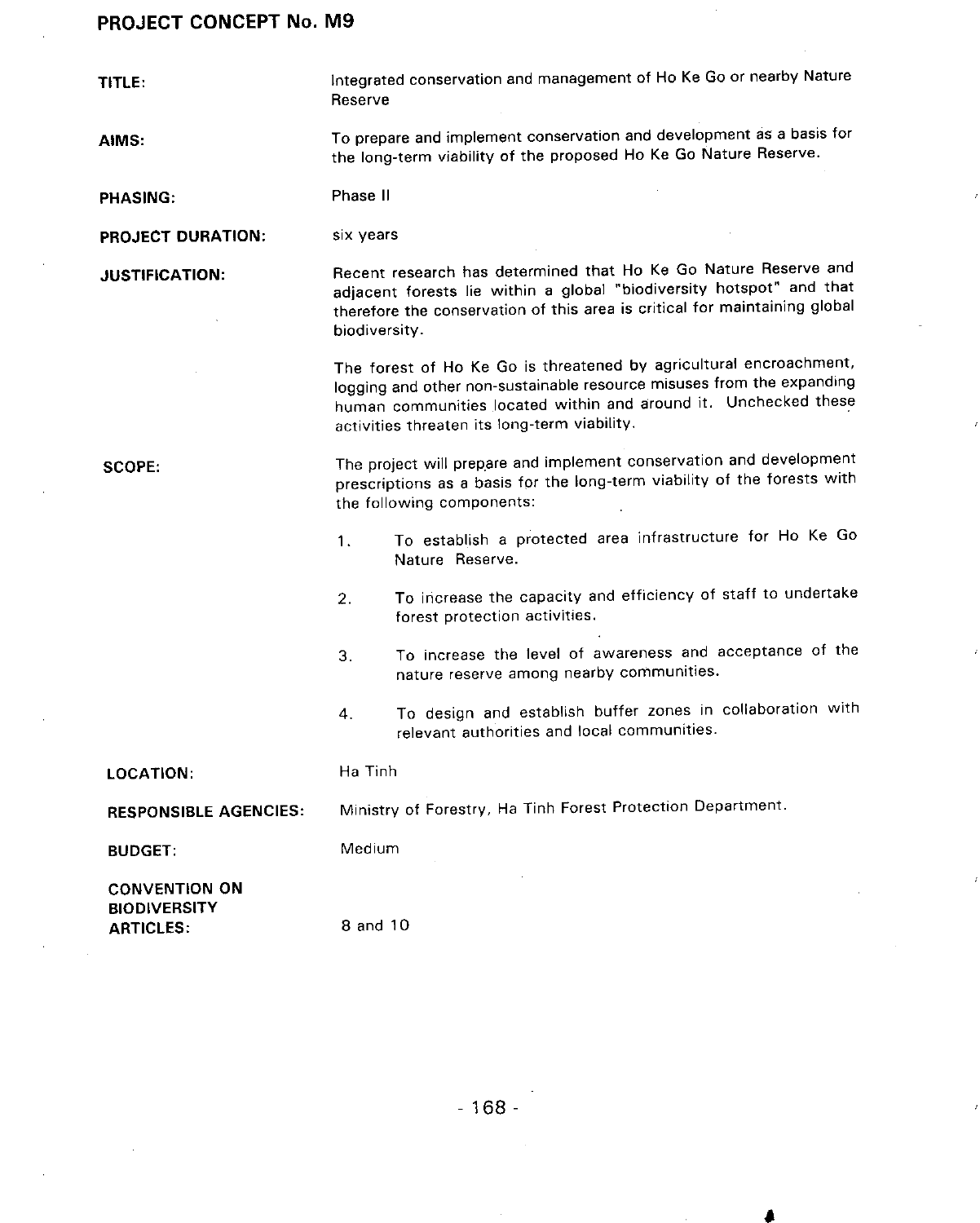| TITLE:                                                          | <b>Conservation the Red River Delta Wetlands</b>                                                                                                                                                                                                                                                                                                                                                                                 |
|-----------------------------------------------------------------|----------------------------------------------------------------------------------------------------------------------------------------------------------------------------------------------------------------------------------------------------------------------------------------------------------------------------------------------------------------------------------------------------------------------------------|
| AIMS:                                                           | To prepare and implement conservation and development prescriptions<br>for the long-term viability of important bird and mangrove habitats in<br>the Red River Delta.                                                                                                                                                                                                                                                            |
| PHASING:                                                        | Phase II                                                                                                                                                                                                                                                                                                                                                                                                                         |
| <b>PROJECT DURATION:</b>                                        | five years                                                                                                                                                                                                                                                                                                                                                                                                                       |
| <b>JUSTIFICATION:</b>                                           | The mangroves and inter-tidal habitats of the Red River Delta form<br>important habitats for migratory birds, some species of which are listed<br>as globally threatened. These areas are threatened by a combination<br>of drainage and reclamation, agricultural encroachment, hunting and<br>Unchecked these activities will lead to their total<br>disturbance.<br>destruction. The area has been listed as the RAMSAR Site. |
| SCOPE:                                                          | The aim of this project is to prepare and implement conservation and<br>development prescriptions as a basis for the long-term viability of these<br>areas with the following components:                                                                                                                                                                                                                                        |
|                                                                 | To establish protected area infrastructures for the extended<br>1.<br>(by adding Cua Day mudflats) reserve.                                                                                                                                                                                                                                                                                                                      |
|                                                                 | 2.<br>To increase the capacity and efficiency of staff to undertake<br>habitat protection activities at existing sites.                                                                                                                                                                                                                                                                                                          |
|                                                                 | 3.<br>To increase the level of awareness and acceptance of the<br>reserves and conservation ethic among local communities.                                                                                                                                                                                                                                                                                                       |
|                                                                 | 4.<br>To design and establish buffer zones in collaboration with<br>relevant authorities and local communities.                                                                                                                                                                                                                                                                                                                  |
| <b>LOCATION:</b>                                                | Nam Ha, Ninh Binh and Thai Binh                                                                                                                                                                                                                                                                                                                                                                                                  |
| <b>RESPONSIBLE AGENCIES:</b>                                    | Nam Ha, Ninh Binh and Thai Binh Provincial Peoples Committees,<br>MOSTE, District Peoples Committees, Ministry of Water Resources.                                                                                                                                                                                                                                                                                               |
| <b>BUDGET:</b>                                                  | Medium                                                                                                                                                                                                                                                                                                                                                                                                                           |
| <b>CONVENTION ON</b><br><b>BIODIVERSITY</b><br><b>ARTICLES:</b> | 7.8 and 10                                                                                                                                                                                                                                                                                                                                                                                                                       |

 $\sim 10^6$ 

 $\label{eq:2.1} \mathcal{L}(\mathcal{L}^{\mathcal{L}}_{\mathcal{L}}(\mathcal{L}^{\mathcal{L}}_{\mathcal{L}})) = \mathcal{L}(\mathcal{L}^{\mathcal{L}}_{\mathcal{L}}(\mathcal{L}^{\mathcal{L}}_{\mathcal{L}})) = \mathcal{L}(\mathcal{L}^{\mathcal{L}}_{\mathcal{L}}(\mathcal{L}^{\mathcal{L}}_{\mathcal{L}}))$ 

 $\sim 10^{11}$  km s  $^{-1}$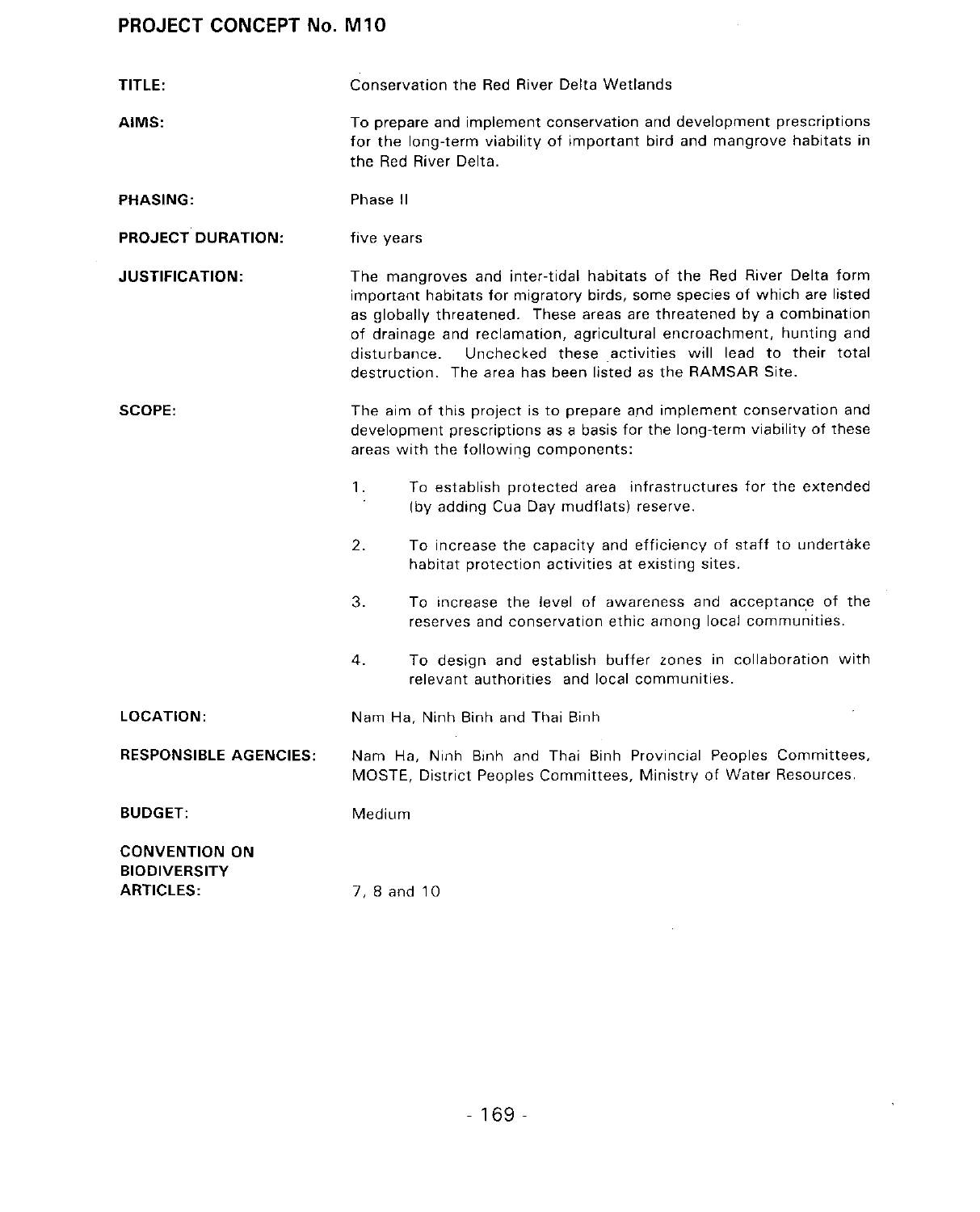**T**ITLE: Integrated Management for Cau Hal **-** Tam Giang Lagoons

AIMS: To development and implement an integrated management plan for

PHASING: Phase II

PROJECT DURATION: four years

JUSTIFICATION: Lagoon ecosystems are unique and diverse due to their complex hydrological and biological characteristics. Due to the growing pressure of human population, fisheries over exploitation and water pollution in lagoons have become serious threats to biodiversity**,** sustainable resources and human health. The promising solution is an integrated management plan.

biodiversity conservation and sustainable utilisation of the fisheries resources of Cau Hal **-** Tam Giang lagoons in Thua Thien Hue Province.

SCOPE: The project begins with the collation of data on the biodiversity, hydrology, water quality and socio-economy (fisheries**,** floating houses**,** etc.) of the lagoons and swamps in the area. Surveys will be carried out to fill gaps in existing literature. Based on these information**,** a management plan will be developed**,** covering:

Design fisheries laws and regulations.

Assessment and planning on the development of mariculture along the banks of the lagoons.

Pollution control, involving limitation on the number of resident floating houses in the lagoons.

Small trial projects on ecotourism to assess potential benefits to the biodiversity and natural resources of the lagoon as local people gain alternative income and exploitative pressures on lagoon resources should be reduced.

LOCATION: Cau Hai - Tam Giang lagoons of Hue

LEAD AGENCY: Department of Biology of Hue University

RESPONSIBLE AGENCIES: Sea Product Servi**c**e of Hue**,** Hue Agricultural College II**,** Hue Teachers' College**,** Tourist companies

BUDGET: Medium

CONVENTION ON **BIODIVERSITY** ARTICLES: 10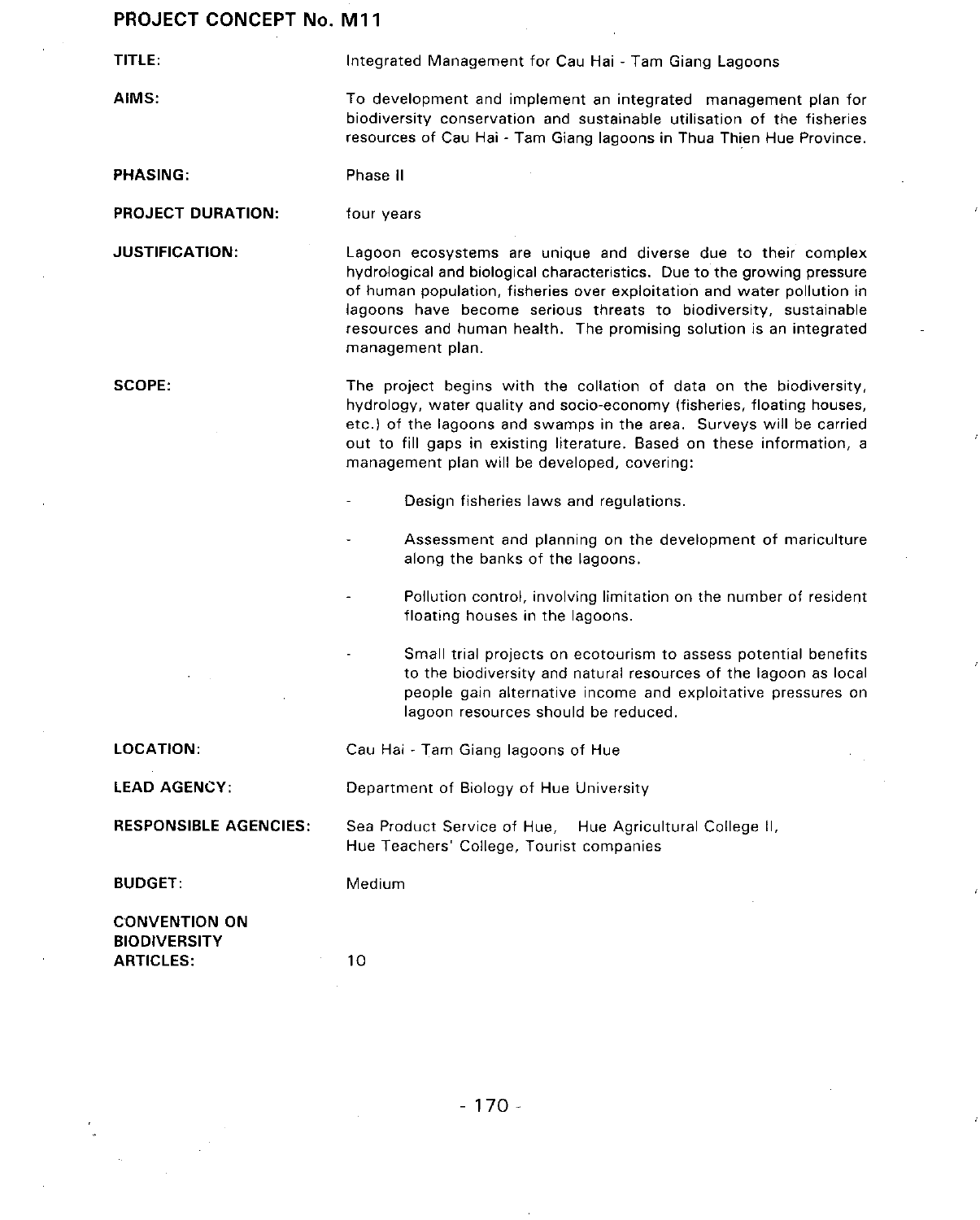TITLE: Management of Mom Ray National Park

AIMS:

To development and implement an integrated management plan for biodiversity conservation and

 $\bar{z}$ 

PHASING: Phase II

PROJECT DURATION:

JUSTIFICATION:

SCOPE:

LOCATION:

LEAD AGENCY:

RESPONSIBLE AGENCIES:

BUDGET: Medium

CONVENTION ON **BIODIVERSITY** ARTICLES: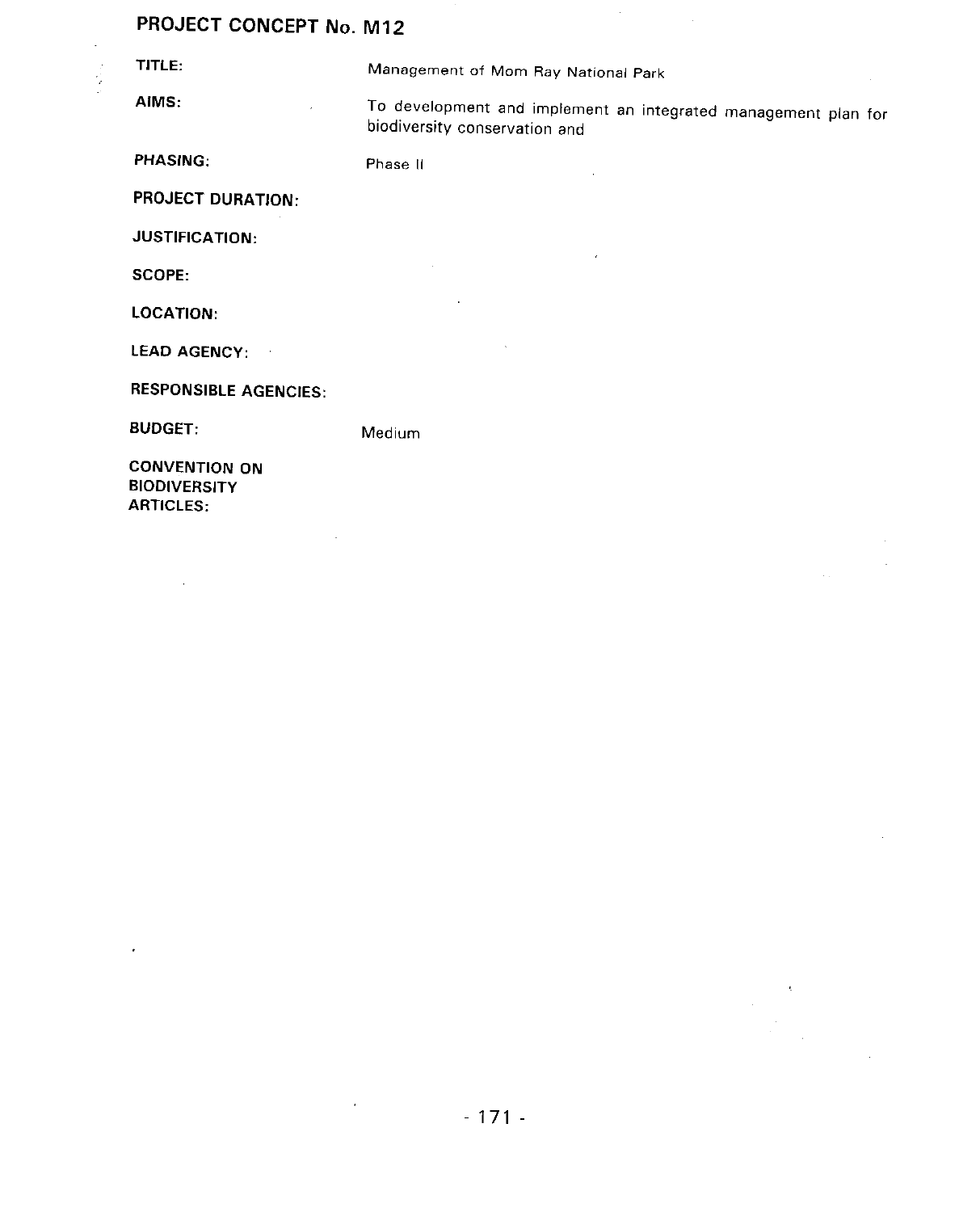| TITLE:                                                          | Management of Cat Ba National Park                                                                                                                                                                                                                                                                                                                                                                             |  |
|-----------------------------------------------------------------|----------------------------------------------------------------------------------------------------------------------------------------------------------------------------------------------------------------------------------------------------------------------------------------------------------------------------------------------------------------------------------------------------------------|--|
| AIMS:                                                           | Preserve the unique biodiversity values of Cat Ba Island and marine -<br>areas through integrated conservation                                                                                                                                                                                                                                                                                                 |  |
| PHASING:                                                        | Phase III                                                                                                                                                                                                                                                                                                                                                                                                      |  |
| PROJECT DURATION:                                               | five years                                                                                                                                                                                                                                                                                                                                                                                                     |  |
| <b>JUSTIFICATION:</b>                                           | Cat Ba has a unique marine landscape of limestone pinnacles with<br>beach vegetation, northern coral and mangroves and limestone forests<br>with rare plants interesting fauna including one species of monkey,<br>Trachypithecus poliocephalus, found nowhere else in the world. The<br>island has high tourist potential. The park is currently threatened by<br>wood cutting, hunting and marine siltation. |  |
| SCOPE:                                                          | park management plan to include ecotourism<br>Revise<br>$\mathbf{1}$ .<br>development plan and buffer zone development plan.                                                                                                                                                                                                                                                                                   |  |
|                                                                 | Implement development plan.<br>2.                                                                                                                                                                                                                                                                                                                                                                              |  |
|                                                                 | Develop ecotourism.<br>3.                                                                                                                                                                                                                                                                                                                                                                                      |  |
|                                                                 | Regulate marine tourism and fishing methods.<br>4.                                                                                                                                                                                                                                                                                                                                                             |  |
|                                                                 | Develop buffer zones in populated parts of the islands with<br>5.<br>community participation.                                                                                                                                                                                                                                                                                                                  |  |
|                                                                 | Train reserve staff.<br>6.                                                                                                                                                                                                                                                                                                                                                                                     |  |
|                                                                 | Develop education programme for visitors and villagers.<br>7.                                                                                                                                                                                                                                                                                                                                                  |  |
| <b>LOCATION:</b>                                                | Cat Ba Island                                                                                                                                                                                                                                                                                                                                                                                                  |  |
| <b>RESPONSIBLE AGENCIES:</b>                                    | Park Management Committee, Haiphong Peoples Committee; Ministry<br>of Forestry                                                                                                                                                                                                                                                                                                                                 |  |
| <b>BUDGET:</b>                                                  | Medium                                                                                                                                                                                                                                                                                                                                                                                                         |  |
| <b>CONVENTION ON</b><br><b>BIODIVERSITY</b><br><b>ARTICLES:</b> | 8 and 10                                                                                                                                                                                                                                                                                                                                                                                                       |  |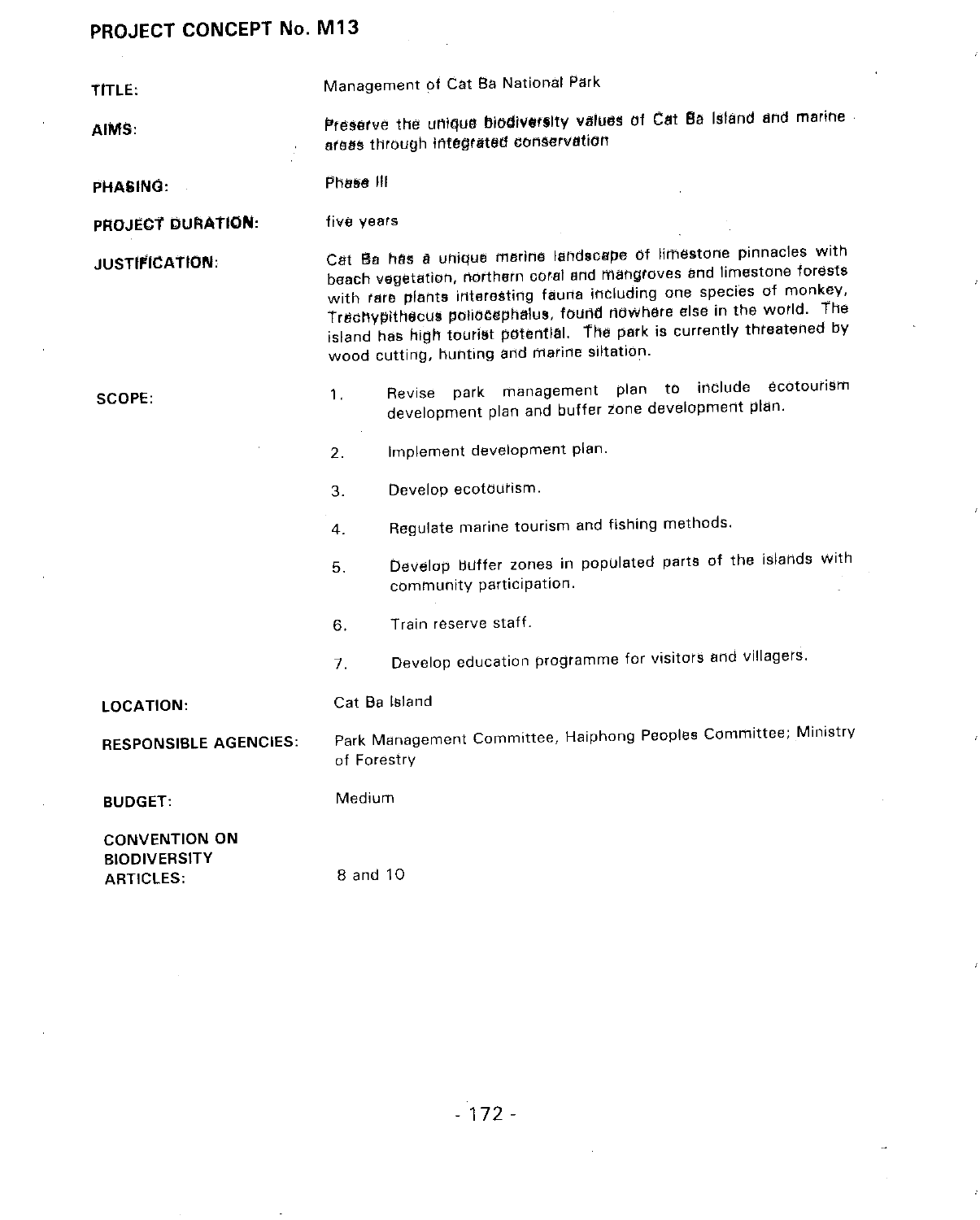$\mathcal{L}_{\mathcal{A}}$ 

| TITLE:                                                          | Protection of Dalat Plateau Forests                                                                                                                                                                                                                                                                                                                                                                                                                                                                                                                                                                             |
|-----------------------------------------------------------------|-----------------------------------------------------------------------------------------------------------------------------------------------------------------------------------------------------------------------------------------------------------------------------------------------------------------------------------------------------------------------------------------------------------------------------------------------------------------------------------------------------------------------------------------------------------------------------------------------------------------|
| AIMS:                                                           | To conserve sub-montane evergreen forest                                                                                                                                                                                                                                                                                                                                                                                                                                                                                                                                                                        |
| <b>PHASING:</b>                                                 | Phase III                                                                                                                                                                                                                                                                                                                                                                                                                                                                                                                                                                                                       |
|                                                                 |                                                                                                                                                                                                                                                                                                                                                                                                                                                                                                                                                                                                                 |
| <b>PROJECT DURATION:</b>                                        | 20 years                                                                                                                                                                                                                                                                                                                                                                                                                                                                                                                                                                                                        |
| <b>JUSTIFICATION:</b>                                           | Much of the Dalat Plateau was once covered with lower-montane<br>evergreen forest. But after many years of clearance the lower-montane<br>evergreen forest is becoming highly fragmented and is now largely<br>confined to slopes at higher elevations with a westerly or southerly<br>aspect. Evergreen forests have been replaced by fire-climax forest<br>dominated by Pinus khesiya and P.merkusii. These pine forests are<br>exceptional species poor in contrast to the lower-montane evergreen<br>forests which are of global importance for their biodiversity value and<br>a major centre of endemism. |
| SCOPE:                                                          | The project is designed to conserve the maximum extent of sub-<br>montane evergreen forest. This will require a revision of forest policy<br>and development plans on the Dalat Plateau which should in future<br>have the following objectives:                                                                                                                                                                                                                                                                                                                                                                |
|                                                                 | 1.<br>No logging, clearance or burning of sub-montane evergreen<br>forest under any circumstances and no logging of Pinus forest<br>should occur in selected areas between tracts of sub-montane<br>evergreen forest to promote ecological succession and counter<br>further fragmentation of the sub-montane evergreen forest.                                                                                                                                                                                                                                                                                 |
|                                                                 | 2.<br>The establishment of fully representative, viable protected<br>areas.                                                                                                                                                                                                                                                                                                                                                                                                                                                                                                                                     |
|                                                                 | 3.<br>The elaboration of a regional development plan.                                                                                                                                                                                                                                                                                                                                                                                                                                                                                                                                                           |
| <b>LOCATION:</b>                                                | Lam Dong                                                                                                                                                                                                                                                                                                                                                                                                                                                                                                                                                                                                        |
| <b>RESPONSIBLE AGENCIES:</b>                                    | Lam Dong Provincial Peoples Committee, Forest Protection Department,<br>Provincial Committee for Science and Technology.                                                                                                                                                                                                                                                                                                                                                                                                                                                                                        |
| <b>BUDGET:</b>                                                  | Medium                                                                                                                                                                                                                                                                                                                                                                                                                                                                                                                                                                                                          |
| <b>CONVENTION ON</b><br><b>BIODIVERSITY</b><br><b>ARTICLES:</b> | 6, 7, 8 and 10                                                                                                                                                                                                                                                                                                                                                                                                                                                                                                                                                                                                  |

 $\frac{1}{2}$ 

ķ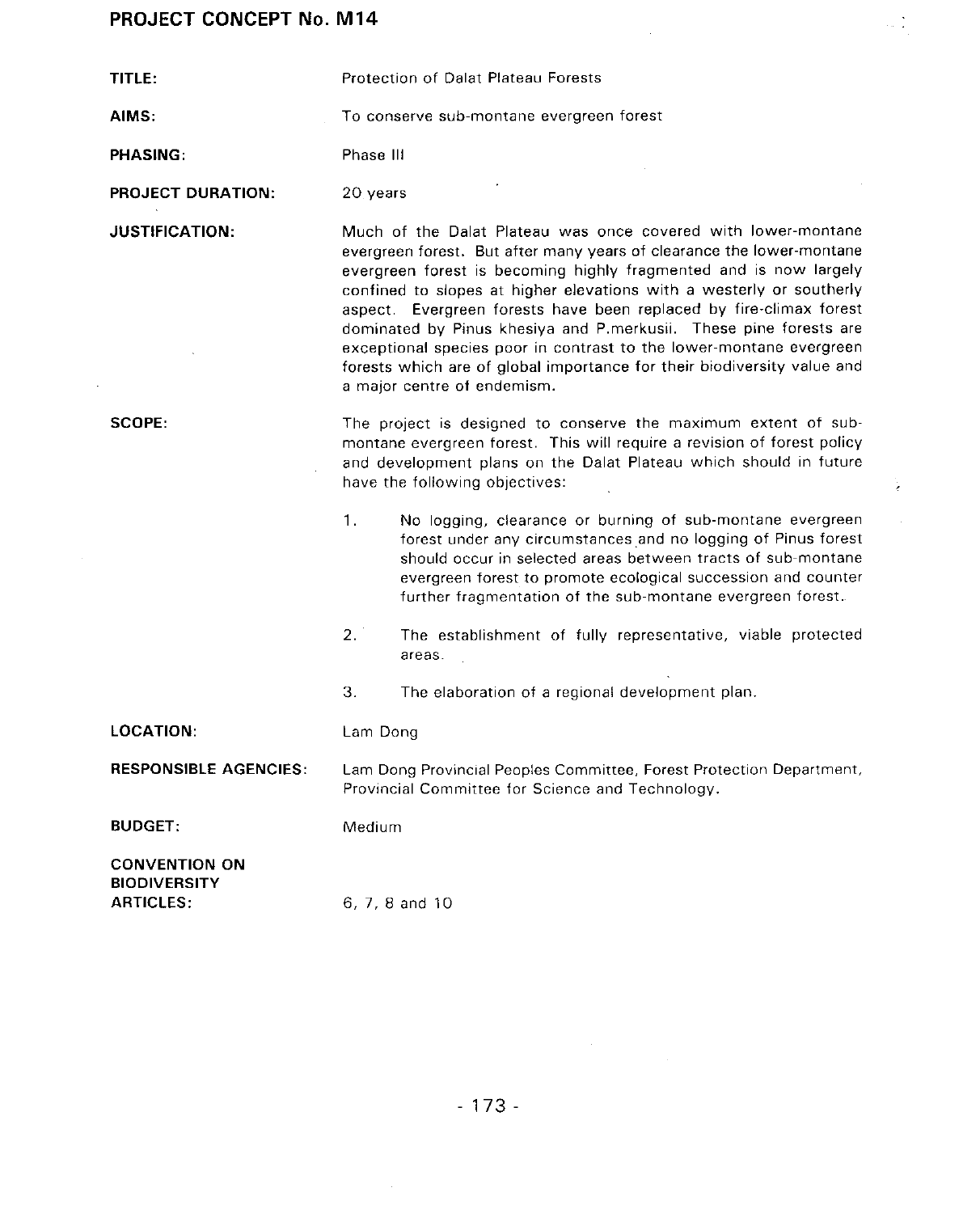| TITLE:                                                          | Conservation of Tram Chim Wetlands Nature Reserve                                                                                                                                                                                                             |
|-----------------------------------------------------------------|---------------------------------------------------------------------------------------------------------------------------------------------------------------------------------------------------------------------------------------------------------------|
| AIMS:                                                           | Protect unique acid reedland vegetation and populations of rare birds<br>including Eastern Sarus Crane.                                                                                                                                                       |
| <b>PHASING:</b>                                                 | Phase III                                                                                                                                                                                                                                                     |
| <b>PROJECT DURATION:</b>                                        | five years                                                                                                                                                                                                                                                    |
| <b>JUSTIFICATION:</b>                                           | This reserve has been established under provincial authority and has<br>received help from several overseas agencies. The site is important as<br>the wintering ground for the Eastern Sarus Crane (Grus antigone) and<br>other rare birds such as floricans. |
|                                                                 | The area is threatened by encroachment, land drainage and<br>reforestation that changes the habitat and water table.                                                                                                                                          |
| SCOPE:                                                          | The project will apply an integrated approach including research,<br>habitat management, awareness and education extension and buffer<br>zone development.                                                                                                    |
| <b>LOCATION:</b>                                                | Tram Chim Reserve, Dong Thap                                                                                                                                                                                                                                  |
| <b>RESPONSIBLE AGENCIES:</b>                                    | Local Government and People's Committees                                                                                                                                                                                                                      |
| <b>BUDGET:</b>                                                  | Medium                                                                                                                                                                                                                                                        |
| <b>CONVENTION ON</b><br><b>BIODIVERSITY</b><br><b>ARTICLES:</b> | 8 and 10                                                                                                                                                                                                                                                      |

 $\hat{\boldsymbol{\beta}}$ 

 $\boldsymbol{\cdot}$